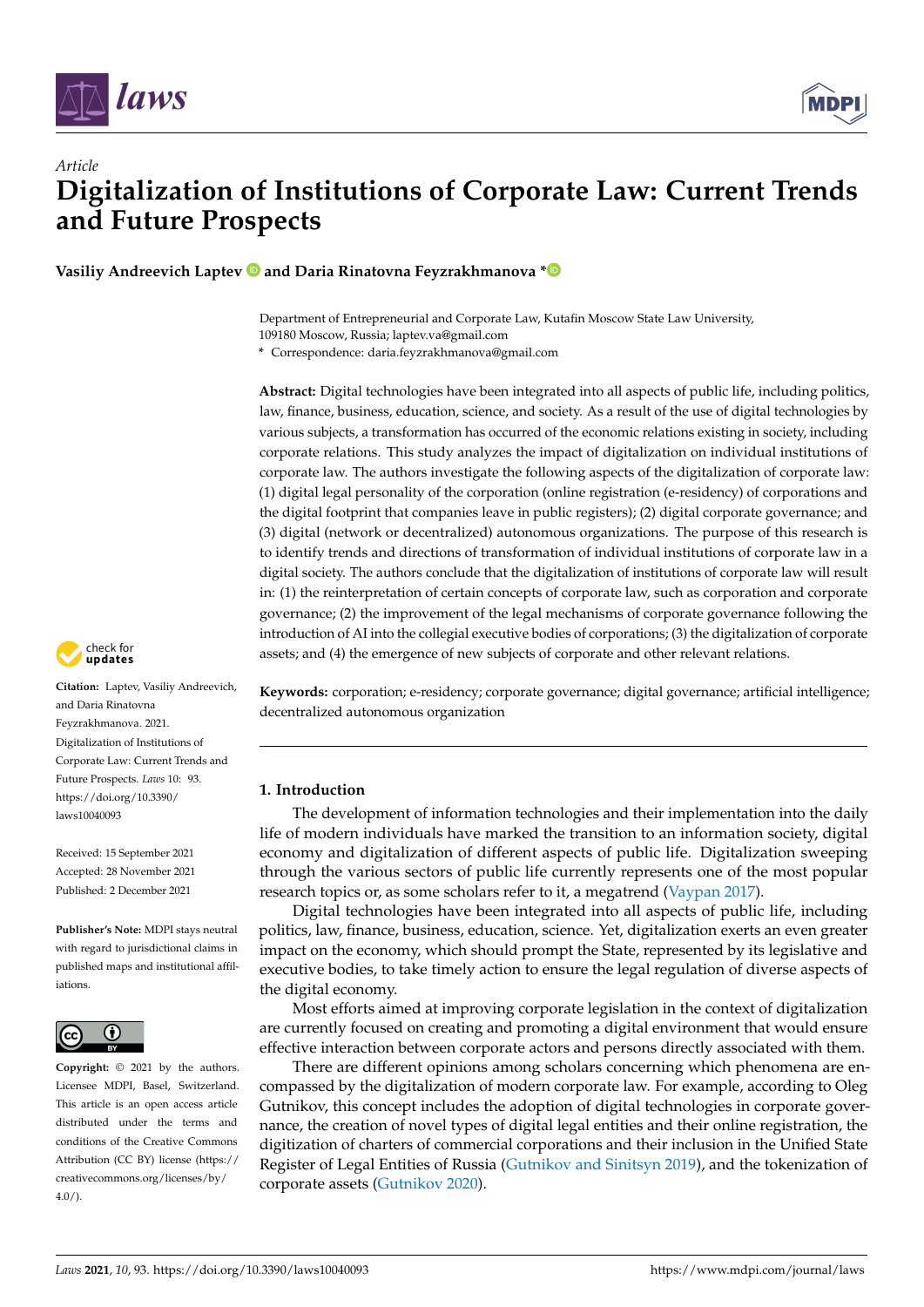Yet, some researchers equate the digitalization of corporate law with the digitalization of corporate governance (i.e., the introduction of technologies enabling online general meetings, e-voting, automation powered by artificial intelligence (AI), etc.) [\(Vermeulen](#page-18-1) [2015;](#page-18-1) [Yermack](#page-18-2) [2017;](#page-18-2) [Charan](#page-16-0) [2011\)](#page-16-0). However, in our opinion, the digitalization of corporate law is not limited to the digitalization of corporate governance, and may also include other aspects, for example, issues regarding the digital legal personalities of corporations, and the creation of decentralized autonomous organizations, which will be further discussed in this study.

The application of digital technologies for corporate governance and maintenance of electronic records increases the efficiency of corporations, optimizes their business processes and facilitates interactions among corporate members, as well as with third parties. However, as demonstrated by Ichak Adizes, corporations can benefit from the adoption of digital technologies throughout their entire life cycle [\(Adizes](#page-16-1) [2004\)](#page-16-1). For example, such technologies can be used at the stage of creating a corporation and endowing it with legal personality.

Thus, it appears reasonable to include issues related to the digital legal personalities of corporations, digital corporate governance and the operations of digital corporations (networked and decentralized autonomous organizations) in discussions concerning the digitalization of corporate law.

The present work outlines the characteristics of corporate law in the age of the digital transformation of the Russian and foreign economies.

The remainder of the paper is organized as follows. Section [4](#page-2-0) explains aspects of digital legal personality of a corporation (online registration (e-residency) of corporations and the digital footprint that companies leave in public registers). The problems of digitalization of corporate governance (distributed ledger technology (blockchain), e-voting, using videoconferencing at meetings and artificial intelligence (AI)) are described in Section [5.](#page-4-0) Section [6](#page-13-0) contains information on decentralized autonomous organizations.

### **2. Materials and Methods**

The research information base consists of 74 sources, including various regulatory legal acts on corporate law, research in the field of corporate law and digitalization of society, thematic publications in the media and Internet sources.

The methodological basis of the theoretical research was formed by general scientific methods of cognition, which include the principles of objectivity and system analysis of the information collected during preparation of the publication. At the same time, the authors used special legal methods, such as the formal interpretation of legal acts, comparative analyses of Russian and European legal literature, and the formal legal method, which made it possible to define and explore various concepts, and to highlight their signs.

### **3. Literature Review**

Currently, digitalization of various spheres of public life is the most discussed topic of scientific research and, as scientists note, a megatrend [\(Vaypan](#page-18-0) [2017\)](#page-18-0).

The issues of digitalization of certain aspects of corporate law were considered in the following studies. So, O.V. Gutnikov proposed a definition of digitalization of corporate law and disclosed its elements [\(Gutnikov and Sinitsyn](#page-17-0) [2019\)](#page-17-0), and also considered the issues of tokenization of corporate assets [\(Gutnikov](#page-17-1) [2020\)](#page-17-1).

Most of the scientific research is mainly devoted to the problems of digital corporate governance [\(Vermeulen](#page-18-1) [2015;](#page-18-1) [Yermack](#page-18-2) [2017;](#page-18-2) [Charan](#page-16-0) [2011;](#page-16-0) [Adizes](#page-16-1) [2004;](#page-16-1) [Charan](#page-16-0) [2011;](#page-16-0) [Chekhovskaya](#page-16-2) [2018a;](#page-16-2) [Fenwick and Vermeulen](#page-17-2) [2019;](#page-17-2) [Gand](#page-17-3)ía [2005;](#page-17-3) [Yankovskiy and Yen](#page-18-3)[dutkin](#page-18-3) [2020\)](#page-18-3). Research on digital corporate governance also summarizes the practice of using technologies such as e-voting [\(Gao et al.](#page-17-4) [2020;](#page-17-4) [Mellon et al.](#page-18-4) [2017;](#page-18-4) [Shukla et al.](#page-18-5) [2018;](#page-18-5) [Trubochkina and Poliakov](#page-18-6) [2019\)](#page-18-6), blockchain technology [\(Alekseev](#page-16-3) [2018;](#page-16-3) [Egorova et al.](#page-17-5) [2019;](#page-17-5) [Fenwick and Vermeulen](#page-17-2) [2019;](#page-17-2) [Laptev](#page-17-6) [2019;](#page-17-6) [Sannikova](#page-18-7) [2019;](#page-18-7) [Yermack](#page-18-2) [2017\)](#page-18-2), artificial intelligence [\(Cihon et al.](#page-16-4) [2021;](#page-16-4) [Dignam](#page-17-7) [2020;](#page-17-7) [Erel et al.](#page-17-8) [2018;](#page-17-8) [Möslein](#page-18-8) [2018\)](#page-18-8), etc.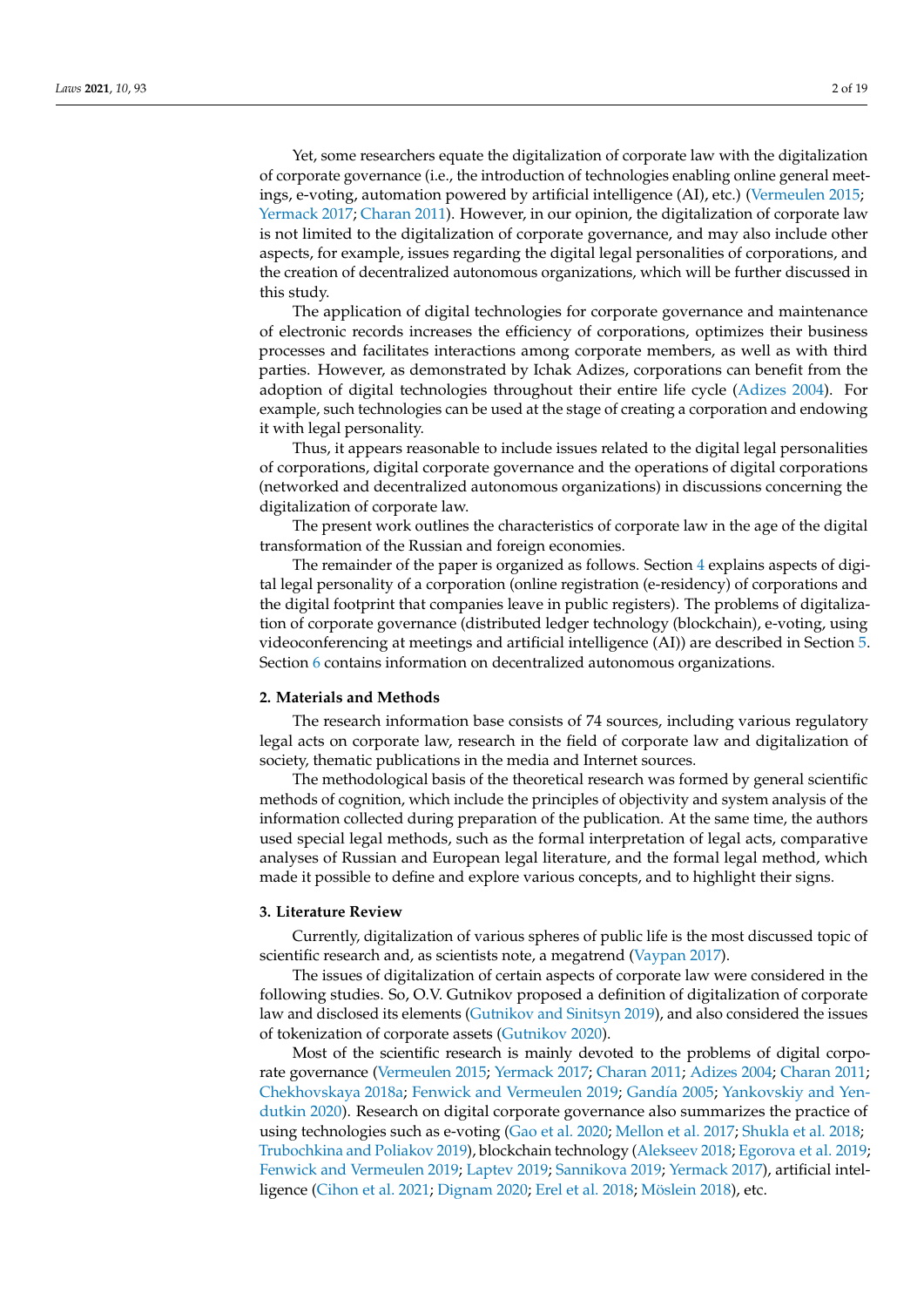In addition, the authors also analyzed individual scientific studies on the functioning and practice of using blockchain technology and artificial intelligence in various spheres of public life [\(Beck](#page-16-5) [2018;](#page-16-5) [Blemus](#page-16-6) [2017;](#page-16-6) [Buterin](#page-16-7) [2014;](#page-16-7) [De Filippi and Wright](#page-16-8) [2018;](#page-16-8) [Dhillon et al.](#page-17-9) [2017;](#page-17-9) [Domingos](#page-17-10) [2015;](#page-17-10) Feijó[o et al.](#page-17-11) [2020;](#page-17-11) [Fersht and Slaby](#page-17-12) [2012;](#page-17-12) [Goertzel](#page-17-13) [2016;](#page-17-13) [Hsieh et al.](#page-17-14) [2018;](#page-17-14) [Polge et al.](#page-18-9) [2021\)](#page-18-9).

The next group of studies is devoted to the problems of decentralized autonomous organizations, as well as the adaptation of the principles of corporate governance and corporate law to ensure the functioning of such digital systems [\(Faqir et al.](#page-17-15) [2020;](#page-17-15) [Jentzsch](#page-17-16) [2017;](#page-17-16) [Singh and Kim](#page-18-10) [2019;](#page-18-10) [Chekhovskaya](#page-16-9) [2018b;](#page-16-9) [Yankovskiy and Yendutkin](#page-18-3) [2020\)](#page-18-3).

# <span id="page-2-0"></span>**4. Digital Legal Personality of a Corporation**

The establishment of an economic entity, the beginning of its lifecycle and the onset of its production activities and business operations are associated with the acquisition by it of legal personality (legal status), i.e., the ability to participate in entrepreneurial and other economic relations [\(Laptev](#page-17-17) [1969;](#page-17-17) [Tolstoy](#page-18-11) [1959\)](#page-18-11).

## *4.1. Online Registration (E-Residency) of Corporations*

On 25 April 2018, the European Commission presented a package of proposals for reforming the EU legislation for companies with respect to the use of digital tools and processes in corporate law. These proposals were introduced to implement the Digital Single Market Strategy previously adopted by the European Commission, which provides for certain regulations enabling digital solutions for company registration, among other things.

These regulations primarily concern the implementation of online company registration that could be completed without contacting the relevant authorities or competent persons directly. The key benefit of online registration is accelerating the processes of creation and registration of companies, as Member States must ensure that online company registration is completed within five business days of the date on which the fee was paid or the date on which the complete application was submitted (whichever comes later).

On 20 June 2019, the European Parliament and the Council of the European Union ruled to amend the existing Directive (EU) 2017/1132 relating to certain aspects of company law by issuing Directive (EU) 2019/1151 that established specific rules concerning the online formation of companies, registration of branches, and filing of documents and information by companies and branches ('online procedures'). According to the provisions of this new Directive, Member States must establish the procedures for creating companies, registering branches and filing documents and information fully online. However, national legislations may provide for exceptions limiting the application of the online registration procedure to certain types of companies. Further, the provisions of this Directive prohibit Member States from enforcing any requirements to obtain a prior authorization or license for online company registration in their national legislations, unless it is necessary for ensuring a proper oversight of certain activities carried out by companies.

Notably, the online procedure of company registration does not preclude the involvement of notaries or lawyers who may verify the identity and legal capacity of persons intending to create a company, register a branch, or submit relevant documents or information to the authorities. However, such involvement should not prevent the completion of the procedure in its entirety online.

Estonia, which became the first country in the world to introduce international digital residency (e-residency) [\(The New Digital Nation](#page-18-12) [n.d.\)](#page-18-12), is a prime example. Digital technologies enable Estonian residents to vote online, fill out documents on the web, and register businesses remotely. An individual who signed up and received an ID in accordance with the established procedure can register and manage companies online from anywhere in the world, as well as use online banking services, declare assets online, sign documents and enter into contracts using an electronic digital signature.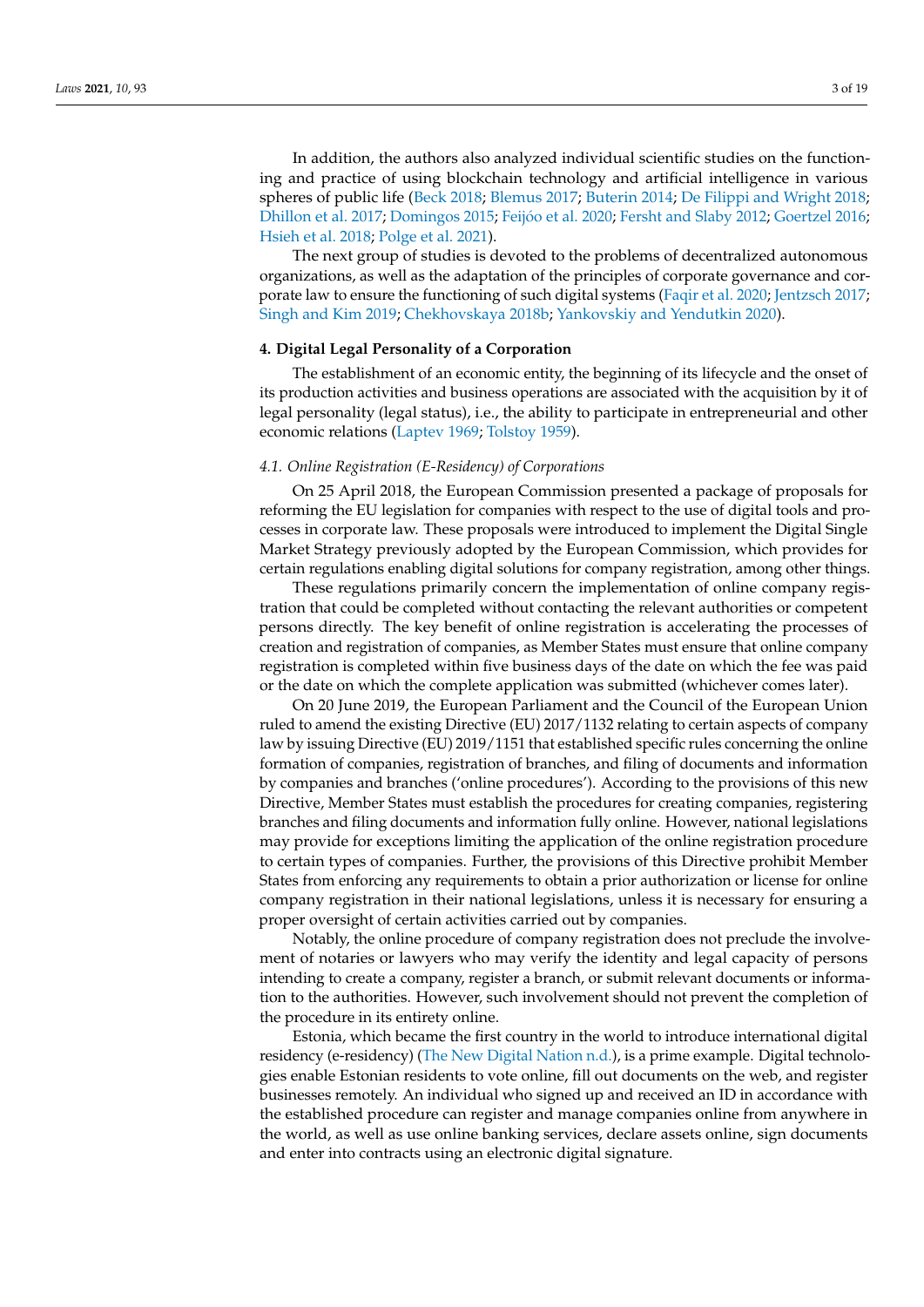The implementation of digital residency in the Russian Federation would require amending the current legislation to enable online registration of organizations via the submission of an electronic form on the Common Government Services Portal ("GosUslugi").

It appears that the online registration procedure for national companies will provide efficiency, ease and cost reduction both for citizens of individual member states seeking to establish new companies in their country, and for citizens of other member states wishing to establish a company abroad.

### *4.2. Digital Footprint of Companies in Public Registers*

In corporate practice, the legal personality of an organization is established by entering information about the new corporation or a corporation formed as a result of the reorganization of an existing corporation into the relevant state register by a competent government agency. In the Russian Federation, this registry is called the Unified State Register of Legal Entities, and its maintenance is entrusted to the tax authority (Resolution of the Government of the Russian Federation of 30 September 2004 No. 506 "On Approval of the Regulations on the Federal Tax Service").

Different countries and regions have their own commercial registers containing information on the legal status of companies with various forms of incorporation. For example, in April 2019, the European Union established the European Business Registry Association (EBRA) that manages the European Business Register Network (EBR), which provides consolidated information on companies operating in 22 European countries.

Different European states entrust the maintenance of their commercial registers to different public authorities. For example, in Austria such a register is maintained by authorized district courts (Republik Österreich Firmenbuch), in Germany—by the German Ministry of Justice and authorized district courts (Unternehmensregister), in Belgium—by the Federal Public Service Economy, in France—by authorized commercial courts (although the register is administered by a commercial company) (Infogreffe), etc.

The purpose of creating and maintaining commercial registers containing information on the juridical status of legal entities that are engaged in entrepreneurial and/or other economic activities in a given state is to provide legal certainty with respect to economic legal relations and economic transactions, as well as to ensure access to general information on the actual structure of legal entities.

The use of information contained in public registers is governed by the "public credibility" principle, according to which a person (e.g., a counterparty or a business partner of a company) that relies on the register records is presumed to be unaware of any potential inaccuracy contained in such records. This is further clarified by the Supreme Court of the Russian Federation (see Paragraph 22 of the Resolution of the Plenum of the Supreme Court of the Russian Federation No. 25 of 23 June 2015 "On the Application by the Courts of Certain Provisions of Section I of Part One of the Civil Code of the Russian Federation").

Certain information about the economic activities of legal entities can be found in other open sources. For example, the financial statements of Austrian companies are published on the website of the state-owned daily Wiener Zeitung, the accounting records of active Belgian companies, associations and foundations can be found on the website of the National Bank of Belgium, whereas the database of disqualified directors of British companies is made available on the Companies House website.

In the Russian Federation, material facts of corporations are subject to disclosure on the online portal "Center for the Disclosure of Corporate Information", administered by Interfax. Data subject to public disclosure include information about concluded transactions, securities issues, income payments, performance of obligations, decisions made by the governing body of an issuer (corporation), etc.

Information about special economic competences (a set of rights and obligations corresponding to the goals of the corporation's activities provided for in the constituent documents) of certain Russian legal entities is also maintained in public registers. For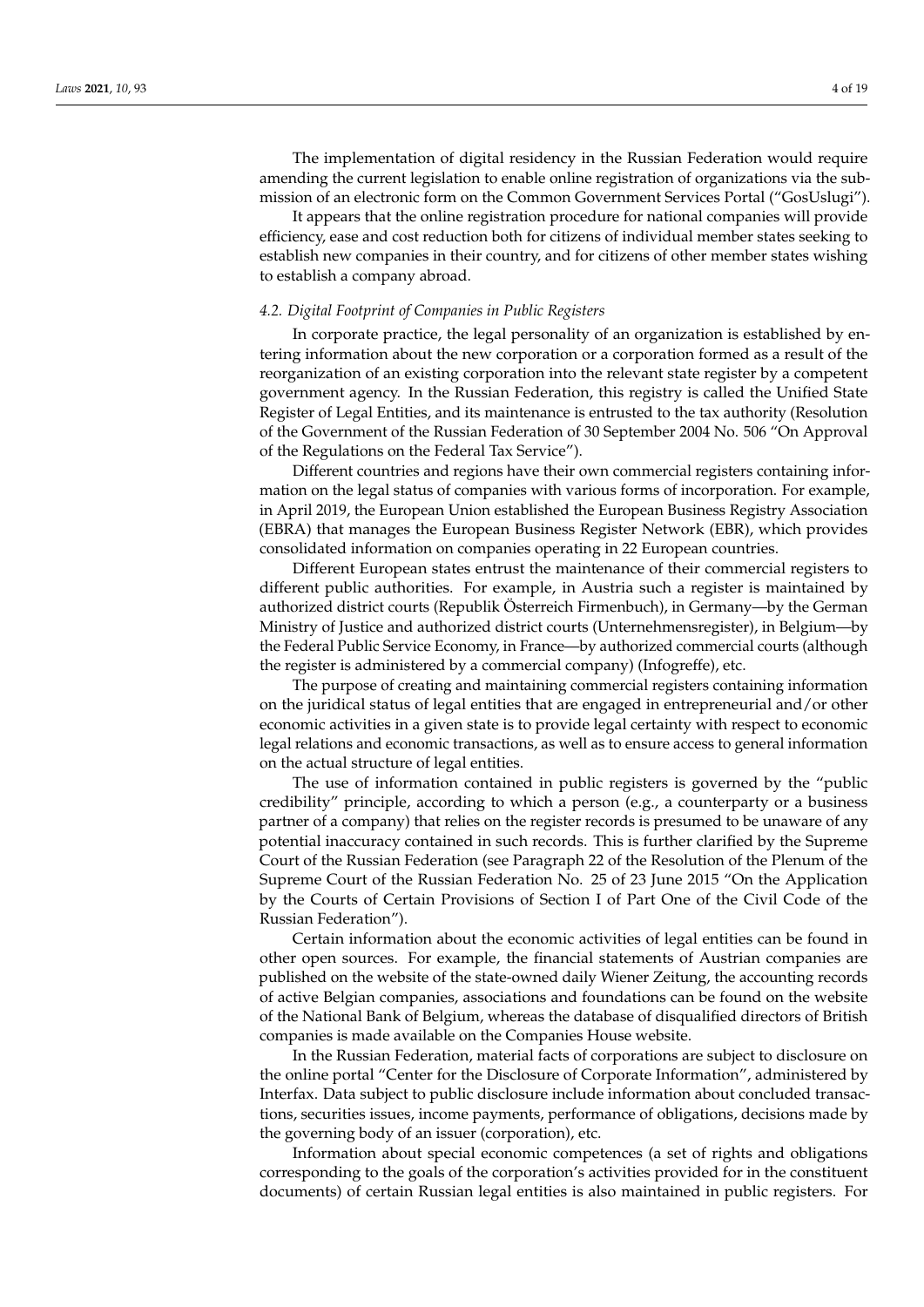example, in the construction sector, such information is aggregated on the online portals of the National Association of Builders [\(https://nostroy.ru/;](https://nostroy.ru/) accessed on 10 September 2021) and the National Association of Surveyors and Design Engineers [\(http://nopriz.ru/;](http://nopriz.ru/) accessed on 10 September 2021).

### <span id="page-4-0"></span>**5. Digital Corporate Governance**

There is no consensus on the definition of corporate governance among scholars of corporate law. Different academics have proposed corporate governance be defined as the structure of the bodies of a corporation and their respective competences [\(Sukhanov](#page-18-13) [2014\)](#page-18-13), the process of identifying and regulating the focus areas of a corporation's activities, setting goals and establishing methods for their achievement [\(Lomakin](#page-18-14) [1997\)](#page-18-14), the system of institutional and property relations, which enable a corporation to advance, represent and protect the interests of its investors and, most importantly, its shareholders [\(Dolinskaya](#page-17-18) [2006\)](#page-17-18), the function of the governing body of a corporation to ensure the streamlining of its activities and the achievement of its goals [\(Kharitonova](#page-17-19) [2014\)](#page-17-19).

We propose to define the concept of corporate governance as an umbrella term that covers several related phenomena, including:

the establishment in a corporation of the system of governing bodies;

the process of identifying and regulating the main areas of activities of a corporation, determining goals of these activities and methods for their achievement, as well as measures aimed at ensuring control over them (managing corporate activities);

a set of legal relations arising between the governing bodies of a corporation, its participants and other interested parties.

As noted above, digitalization is a current megatrend that encompasses all aspects of public life, including corporate governance. The implementation of digital technologies in corporate governance would make it possible to ensure the balance and protection of rights and interests of all participants in corporate and other relevant relations, increase the efficiency and transparency of a corporation, and promote competitiveness. Reducing cost, effort, time and resources are certainly among the main benefits of using digital technology in corporate governance.

Digital corporate governance refers to the process of managing the affairs of a corporation using existing digital technologies: electronic disclosure of information [\(Gand](#page-17-3)ía [2005\)](#page-17-3), electronic document management, participation in meetings via a recorded videoconference, remote e-voting on agenda items, and the use of artificial intelligence (AI) technologies in corporate governance [\(Feyzrakhmanova](#page-17-20) [2020a,](#page-17-20) [2020b\)](#page-17-21).

Depending on the degree of human involvement in managerial decisions and the level of automation of management processes, three different types of digital corporate management (governance) can be identified: remote management (governance), smart management (governance) and AI management (governance).

Remote management (governance) involves the use of tools aimed at remote participation of a person (for example, a shareholder, CEO or member of the board of directors) in making and executing management decisions. Among the means of remote control can be distinguished, for example video conferencing, electronic voting.

Smart management (governance) in turn, is based on the use of tools for automatic control of a corporation according to pre-established algorithms without human intervention, but assuming the possibility of their correction and modification in the course of the program.

AI management (governance) (corporate management by AI) is the adoption by machine (AI) of managerial decisions that were not previously included in the program, excluding the human factor (cyber business companion).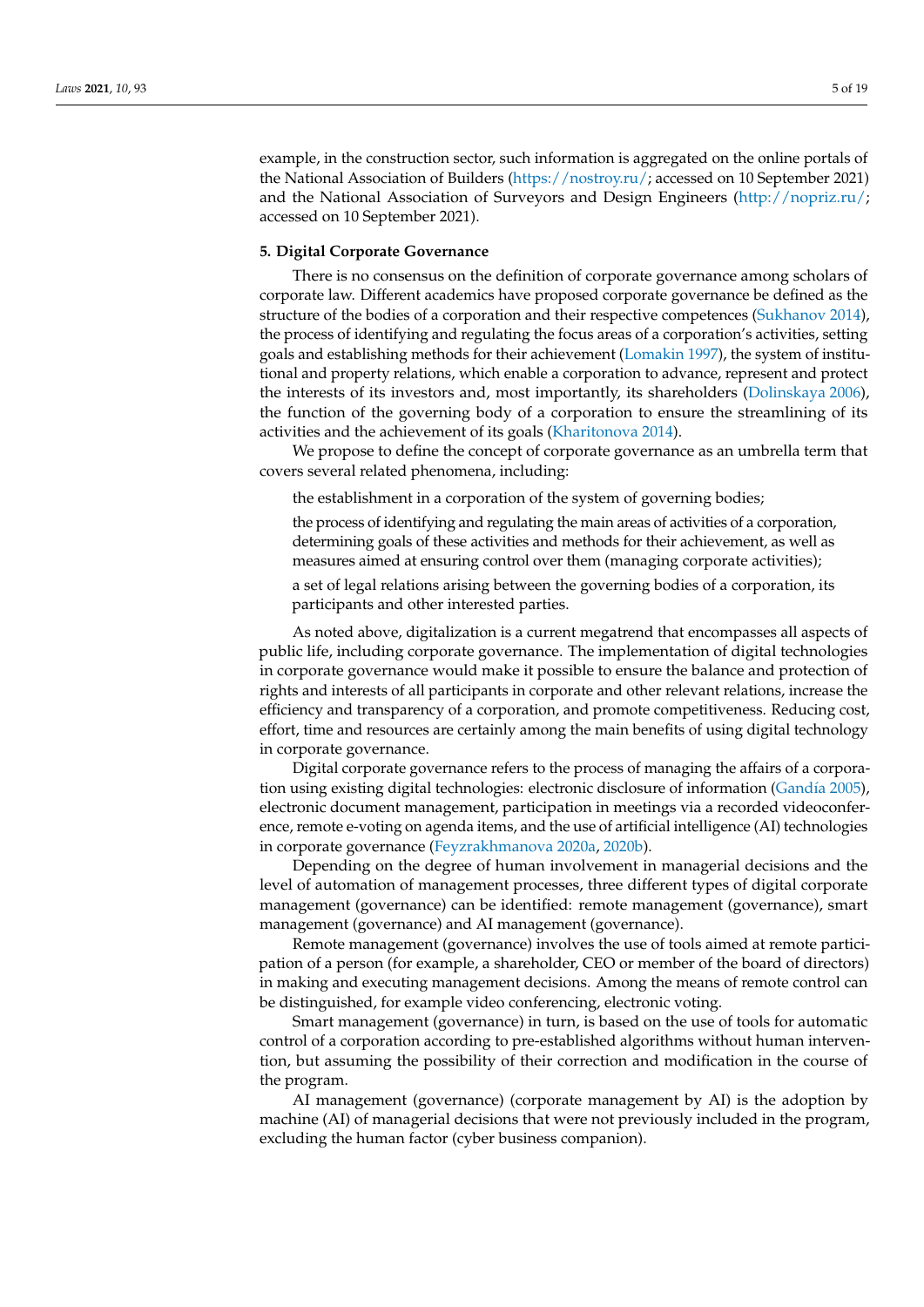## *5.1. Distributed Ledger Technology (Blockchain)*

A blockchain is an accessible, distributed database that stores information about all transactions made by its users [\(Egorova et al.](#page-17-5) [2019\)](#page-17-5). In Russian jurisprudence, blockchains are also regarded as a valid method for the formalization of rights [\(Kharitonova](#page-17-22) [2018;](#page-17-22) [Laptev](#page-17-23) [2018\)](#page-17-23). As a result of the use of blockchain technology, it is possible to use an essentially digital certificate of authenticity, which provides a safe and efficient way to catalog intangible objects and rights to them, providing an undeniable record of registration of intellectual property rights, easily accessible from anywhere in the world.

The advantages of blockchain technology include decentralization, transparency, immutability and traceability of transactions. Therefore, the application of this technology in corporate governance can significantly increase its efficiency, as well as help promote the balance of interests of corporate members and protect their rights.

Blockchains can be public or private, with the only difference being who is eligible to participate in such a network. A public blockchain is available to everyone—anyone can join it by installing the appropriate software. Bitcoin is a prime example of a public blockchain (Ná[ñez Alonso et al.](#page-18-15) [2021;](#page-18-15) [Ammous](#page-16-10) [2018;](#page-16-10) [Chowdhury](#page-16-11) [2019\)](#page-16-11). This type of blockchain ensures the confidence of its users thanks to high accessibility and transparency of transactions. Any user can view the complete history of transactions and access their content, as well as carry out transactions through the use of smart contracts.

A closed blockchain makes it possible to selectively enter verified users, and thus, has a limited number of participants; for this reason, it is also sometimes referred to as permissioned blockchain [\(Polge et al.](#page-18-9) [2021\)](#page-18-9). The main rationale for using a closed (private) blockchain is to ensure the confidentiality of data stored in such a registry.

Blockchains appear to be a promising tool for facilitating functions such as the maintenance of corporate registers, voting at general meetings, corporate control and auditing.

5.1.1. Maintaining the Register of Shareholders on a Blockchain Platform Is One of the First Steps toward the Implementation of Blockchain Technology in Corporate Governance

According to Paragraph 2 of Article 149 of the Civil Code of the Russian Federation, maintenance of the register of shareholders of a corporation can be entrusted solely to a registrar—a professional participant in the securities market, licensed to carry out activities for register maintenance (Article 44 of Federal Law No. 208-FZ of 24 November 1995 "On Joint-Stock Companies" (hereinafter referred to as the Joint-Stock Companies Law), Article 8 of Federal Law No. 39-FZ of 22 April 1996 "On Securities Market" (hereinafter referred to as the Securities Market Law)). These activities are carried out in the manner prescribed by the acts issued by the Bank of Russia.

In connection with the adoption of Federal Law No. 259-FZ "On Digital Financial Assets, Digital Currency and on Amendments to Certain Legislative Acts of the Russian Federation", from 1 January 2021, securities includes collecting, fixing, processing, storing not only data that make up the register of securities holders, but also data that make up the register of shares of a nonpublic joint stock company in the form of digital financial assets, as well as providing information from such registers.

The legislation prescribes that registers of corporate rights maintained in electronic form shall reflect all records related to personal and other accounts, as well as entries made into accounting books, transaction logs and document filing systems (Paragraph 4.1 of Regulation No. 572-P "On the Requirements for Keeping the Register of Securities Holders" approved by the Bank of Russia on 27 December 2016, hereinafter referred to as the Regulation).

In order to ensure data safety, the registrar is obliged to back up registration records on a daily basis to electronic, optical or other storage media that do not rely on the software used for processing these records (Paragraph 4.5 of the Regulation).

As a general rule, a transaction is recorded in the register on the day the required documents are received by the registrar, on condition they were submitted during office hours; alternatively, the record is made by the registrar no later than the next working day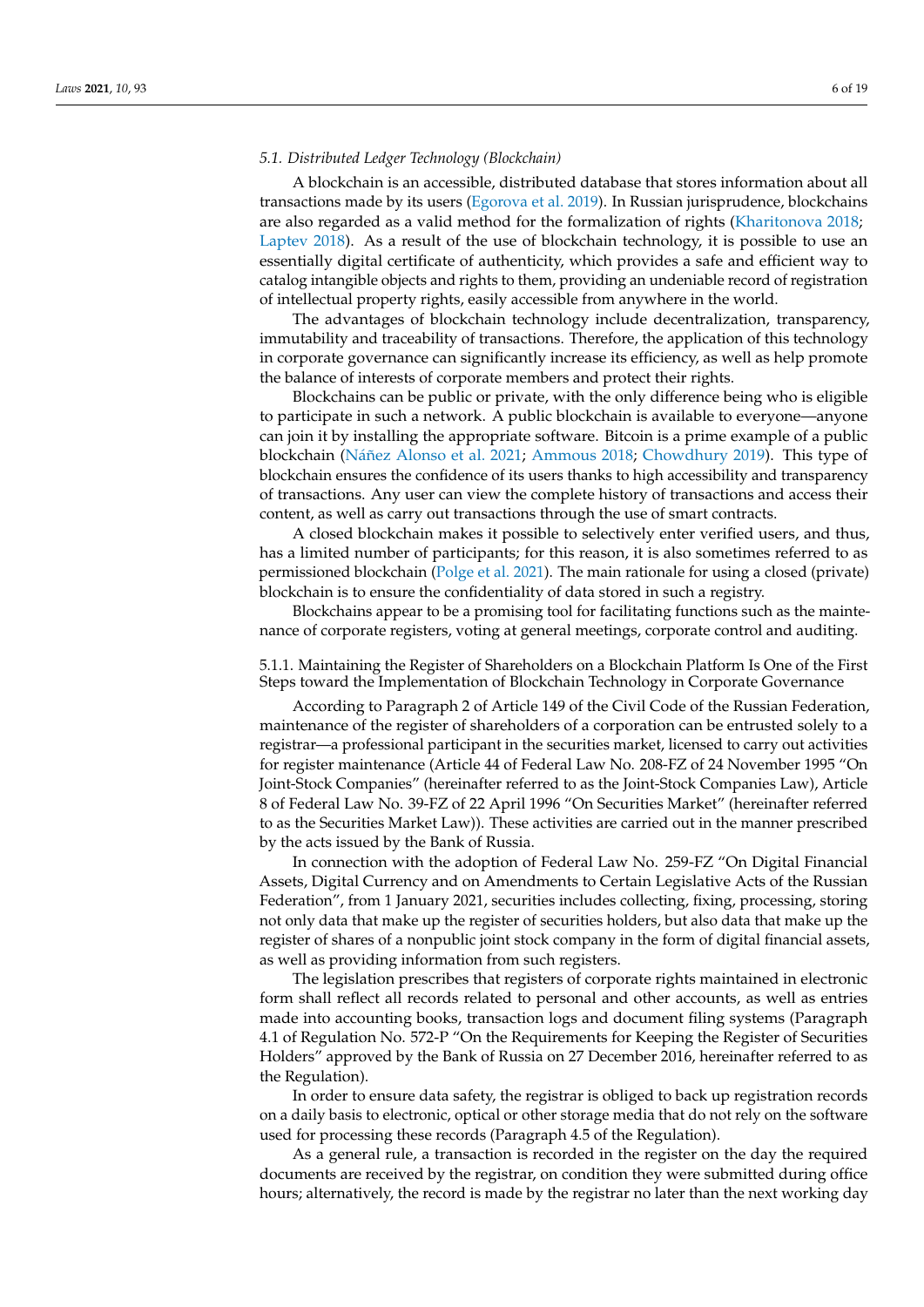(Paragraph 2.2 of the Regulation). Thus, information on the transfer of stock ownership could take a relatively long time to be updated, resulting in legal uncertainty.

In contrast, transactions carried out via blockchain are processed much faster, allowing shareholders to exercise control over their stock in real time, which promotes the equality of shareholders' rights and reduces the incidence of corporate conflicts. Transactions are being recorded in the register uninterruptedly, 24 h a day, regardless of which country, time zone, etc. they are executed in.

For example, under Delaware law, books and records of a corporation can be stored on any device in the form of one or more electronic distributed ledger networks or databases. The main purpose of the adoption of this law was to provide companies with the ability to authorize and distribute their shares directly to investors via the Internet. It is mandatory that such records can be easily converted into paper format at the request of any person who has the right to inspect them, adding to their evidentiary value [\(Sannikova](#page-18-7) [2019\)](#page-18-7).

In our opinion, it seems justified to entrust the maintenance of the register of share-holders to AI operating on the basis of a digital program (e-reestr) [\(Laptev](#page-17-6) [2019\)](#page-17-6), which will operate on the blockchain platform, which would automatically record transactions while ensuring their confidentiality and preventing the risk of this information being used by a registrar, its employees or third parties acting in their own interests. We believe that the implementation of such a software program would make the maintenance of a register of shareholders more efficient, and would help safeguard the rights and legal interests of shareholders.

In addition, maintaining a shareholder register on the blockchain platform will increase the transparency of shareholding, which will also lead to more effective antimoney laundering and antiterrorist financing measures.

One example of how blockchain technology can be used for maintaining a register of shareholders is the Titan blockchain—a joint effort of Russian registrars started in 2018 which facilitates transfer-agent services by automating the transfer of documents between registrars and eliminating manual processing of incoming documents. At present, all the largest registrars of Russia are using the Titan system, including such companies as Novyi Registrator, Status, IRC—R.O.S.T., VTB Registrar, Reestr, RNR Agency, VRK, RDC Paritet, Reestr-RN, SRK, Servis-Reestr and KRC. The system is available in 75 regions and is used by more than 3000 joint-stock companies.

Since, according to the current legislation, blockchain technology can be used for maintaining registers of shareholders only by registrars and professional participants in the securities market (but not by corporations themselves), the Titan blockchain platform represents a permissioned blockchain. It demonstrates that the procedure for maintaining registers of shareholders currently adopted in Russia is at odds with the very idea of the blockchain, that is, eliminating the middleman from register maintenance.

It is worth noting that most corporate disputes considered by arbitration courts, in one way or another, arise due to the imperfection of an existing mechanism for documenting corporate rights by companies. To address this issue, we suggest amending the current legislation to allow titles to securities to be documented using one or more electronic distributed ledger networks or databases (i.e., a blockchain) without involving a registrar.

By leveraging blockchain technology for maintenance of corporate registers, companies would be able to cut out intermediaries, such as registrars, reduce the costs associated with maintaining a register, and enhance trust between the issuer and shareholders.

It seems that in the near future, the legal community will need to explore new ways to protect rights to assets in digital form. For example, if person loses their password and/or access to a digital wallet (personal account) in the e-reestr, where the shares of the issuer belonging to its owner are taken into account, the question arises: who should act as an obligated person (respondent) if it is impossible to recover that information for any reason? In this case, the person administering the e-reestr and other shareholders did not violate the rights of the person who lost control of their assets. The following variable approach is proposed. First, it is possible to establish the procedure for recovering the beneficiary's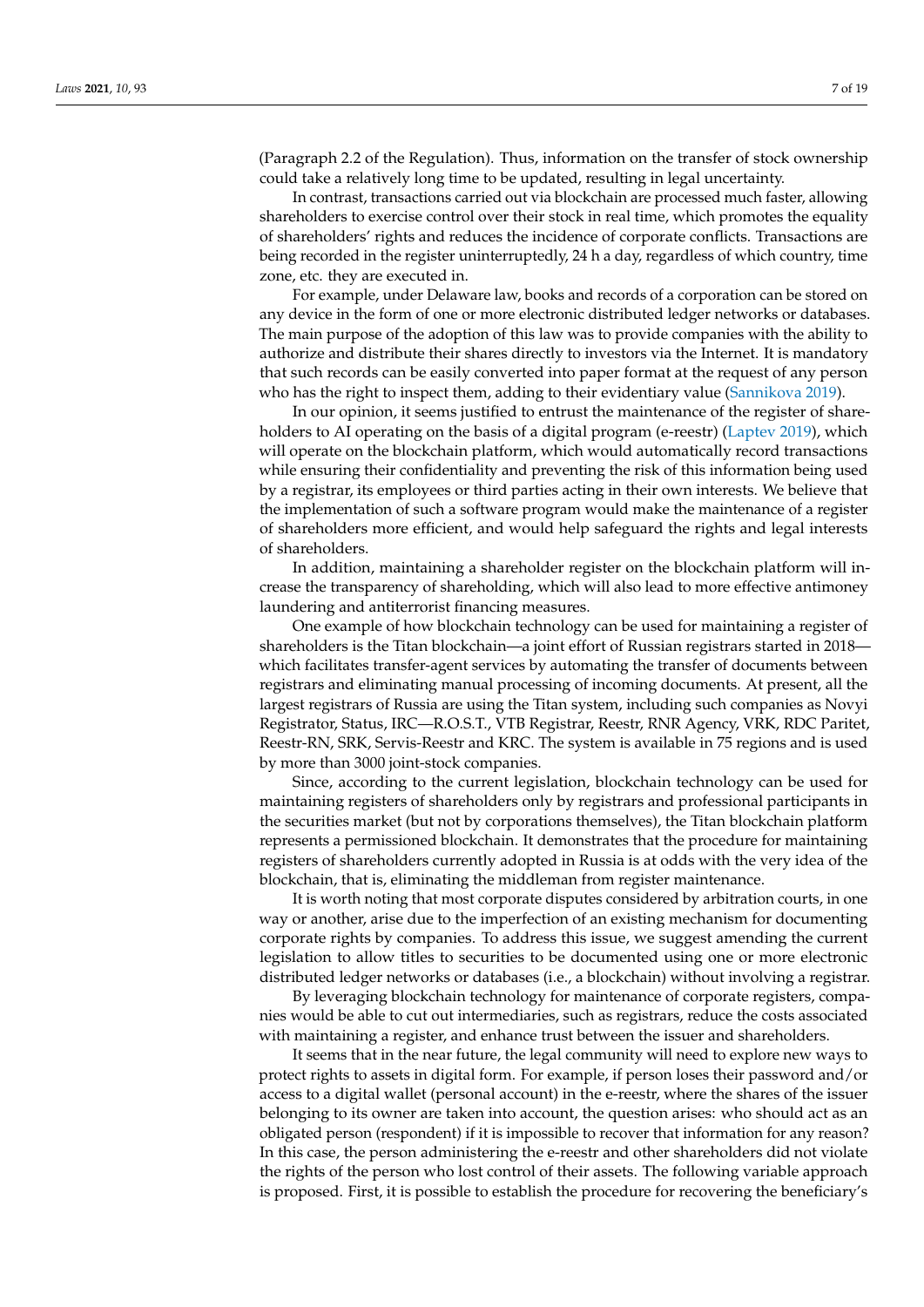access password to personal account. Secondly, if digital shares are not claimed and their owner does not participate in the management of the company, for example, for more than two years, these shares become the property of the issuer for their subsequent sale (or redemption) no later than one year from the date of their acquisition by the issuer.

5.1.2. Using Blockchain to Hold General Meetings of Shareholders. The Main Purpose of Introducing Blockchain Technology into the Voting Process Is Facilitating the Involvement of Corporate Participants in Governing a Corporation, and Reducing the Costs Associated with Organizing General Meetings

Unlike the traditional form of voting, voting on a blockchain platform does not require shareholders to be physically present in a meeting; instead, they can take part remotely by using their personal online account. Applied to voting, blockchains would allow every shareholder to verify, in real time whether, their vote had been accounted for, thereby ensuring the immutability of voting results.

The voting process on a blockchain platform can be implemented as follows: first, the question put to the vote is uploaded to the blockchain; next, members of the corporation are notified of when they can submit their vote remotely; immediately before the vote, tokens ("voting coins"), distributed between shareholders in accordance with the amount of stock they have in the corporation, are transferred to their electronic wallets; finally, these tokens are forwarded by shareholders to other electronic wallets, corresponding to the votes "in favor", "against", or "abstained" respectively.

Blockchain technology has already been introduced into corporate governance by several companies. For example, the first electronic voting via a blockchain platform was conducted by the U.S. company Nasdaq, which in 2017 began implementing it in Estonia (Estonian Trade Development Agency) and South Africa (Nasdaq to Deliver Blockchain E-voting Solution to [Nasdaq to Deliver Blockchain E-voting Solution to Strate](#page-18-16) [2017\)](#page-18-16).

In December 2017, American Stock Transfer & Trust Company, LLC (AST) presented a pilot of its own blockchain-based e-service for shareholders [\(Longe](#page-17-24) [2017\)](#page-17-24). The large-scale trial project involved more than eight million shareholders, jointly holding more than one trillion shares, and transactions were processed at a speed of over a hundred transactions per second.

In Russia, electronic voting can be conducted on a blockchain platform provided by the National Settlement Depository. E-voting is enabled by the Hyperledger Fabric framework, which ensures the safe processing of interactions between securities holders and issuers during the exchange of information at annual meetings of securities holders.

A blockchain system for remote corporate voting developed by the Distributed Ledger Technologies Center of St. Petersburg State University deserves a mention [\(A System of](#page-16-12) [Blockchain Remote Voting is Developed at St. Petersburg University](#page-16-12) [2020\)](#page-16-12). The CryptoVeche app for corporate voting, accessible both from smartphones and desktop browsers, can be used in any situations that require a trusted and secure voting environment. The application enables the registration of votes using smart contracts, ensures automatic vote count, and guarantees confidentiality and security throughout the entire voting cycle.

Larisa Sannikova believes that using blockchain with the sole purpose of enabling the remote submission of votes is not advisable, since it does not fulfill the primary objective of this technology, that is, ensuring the openness and transparency of transactions [\(Sannikova](#page-18-7) [2019\)](#page-18-7). As advised by Sannikova, the application of blockchain technology to facilitate this aspect of corporate governance is appropriate only if information about all votes, rather than limited information about a vote submitted by a given corporate member, is available to all shareholders (members) of a corporation.

We believe that the implementation of blockchain technology in electronic voting would improve the mechanisms of corporate governance by enabling an efficient, trustworthy, immutable and verifiable voting system that would give rise to transparent and efficient interactions between a company and its shareholders.

Summing up the consideration of the aspects of the possible use of blockchain technology in corporate governance, it should be noted that the blockchain is a very promising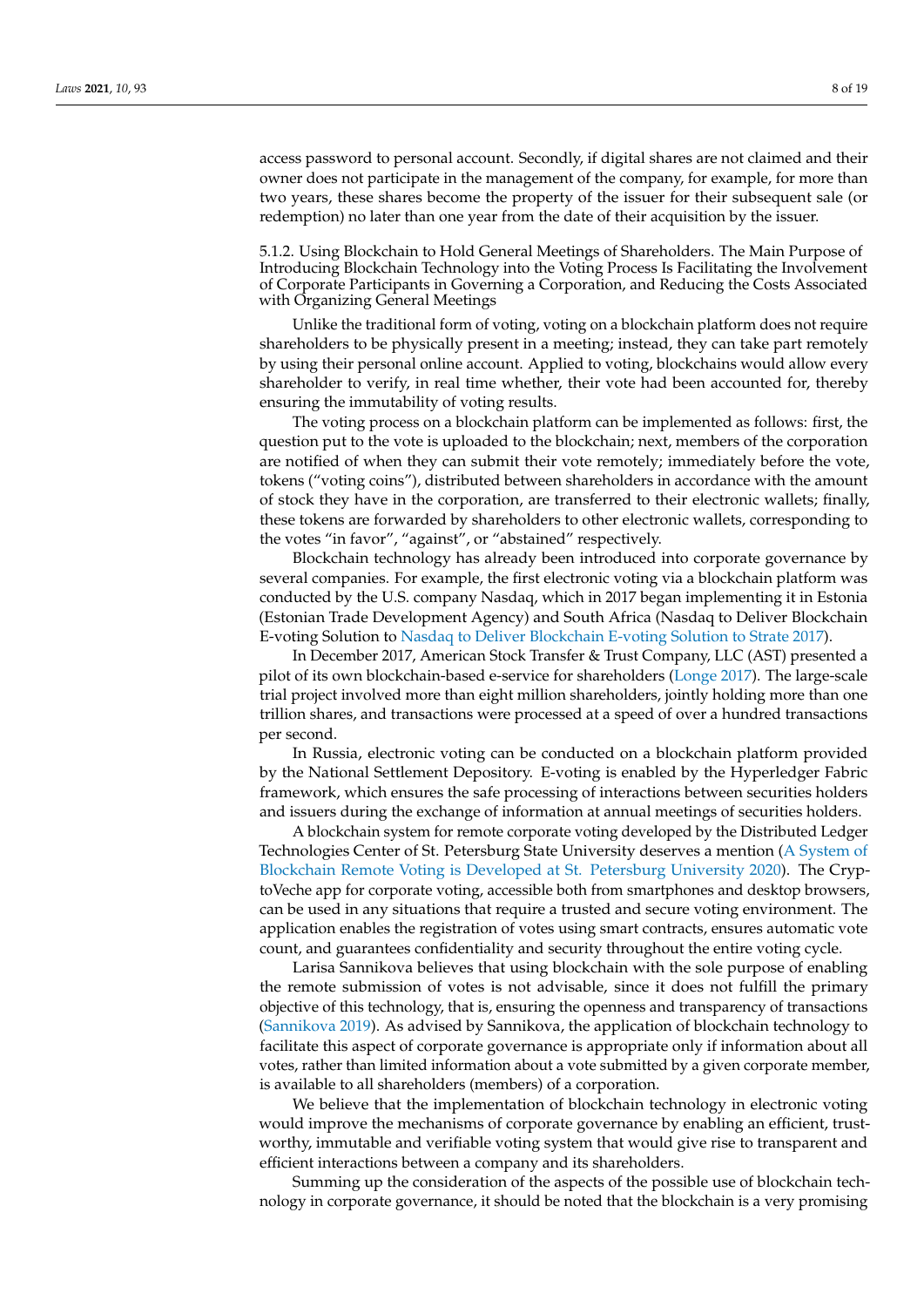technology; however, compared to other digital technologies used in corporate governance, it is difficult to use. Nonetheless, many states have already begun to adapt their legislation to support the use of blockchain technology in various fields. Thus, new legislative acts and draft amendments to existing laws have been adopted in several states such as Switzerland, Liechtenstein, Malta, France, Great Britain, Japan, Hong Kong and several US states [\(Blockchain Laws and Regulations](#page-16-13) [2020\)](#page-16-13).

As part of the legal regulation of corporate governance, it is possible to propose amendments to the current legislation of the state that allow and establish certain rules for the use of blockchain technology for maintaining the register of shareholders of a corporation, as well as when ensuring electronic voting in large public corporations.

# *5.2. E-Voting*

The term e-voting was first used in the middle of the last century to refer to the voting of citizens-voters using electronic means rather than paper ballots.

Currently, there is a lot of scientific research on various issues of e-voting. Thus, all research in this area can be divided into the following groups:

- (1) the practice of using electronic voting in elections to state bodies (Russian and foreign experience) [\(Mellon et al.](#page-18-4) [2017;](#page-18-4) [Toots et al.](#page-18-17) [2016;](#page-18-17) [Alekseev](#page-16-3) [2018\)](#page-16-3);
- (2) the technological features of electronic voting [\(Yang et al.](#page-18-18) [2018;](#page-18-18) [Shukla et al.](#page-18-5) [2018;](#page-18-5) [Trubochkina and Poliakov](#page-18-6) [2019\)](#page-18-6)
- (3) on holding meetings of shareholders and boards of directors by means of electronic voting [\(Fontenot](#page-17-25) [2018;](#page-17-25) [Chekhovskaya](#page-16-2) [2018a\)](#page-16-2);
- (4) the introduction of information technologies into the practice of holding general meetings of shareholders of foreign and Russian corporations in terms of agency costs, reducing the number of intermediaries between a shareholder and a company, and influencing the activity of investors [\(Gao et al.](#page-17-4) [2020;](#page-17-4) [Sharma et al.](#page-18-19) [2018;](#page-18-19) [Zamir et al.](#page-18-20) [2019\)](#page-18-20).

Within the framework of this study, it is proposed to analyze the use of electronic voting technology in corporate governance.

E-voting can be divided into two types:

- stationary e-voting, in which the expression of the will of the participant is carried out with the help of technical means located in the places where general meetings are held;
- remote e-voting, in which the expression of the will of a participant is carried out using technical means that are located outside the places of holding general meetings.

Thus, we can conclude that e-voting in corporate governance means voting in which the expression of will is carried out by a participant using the technical means used for transmitting and counting votes.

Within the framework of this study, it is proposed to pay special attention to remote e-voting.

An e-voting service is a convenient tool for voting at general meetings by corporate members, allowing them to register for meetings, vote by submitting an electronic ballot form online, follow live-streamed broadcasts of meetings, and get acquainted with the agenda and related documents by accessing their verified accounts on the Common Government Services through remote authentication (in Russia for example Portal "GosUslugi").

As noted above, e-voting can be carried out with or without the help of distributed ledgers. Russian registrars, such as VTB Registrar, Reestr, Novyi Registrator, etc., offer platforms for e-voting, which are not powered by distributed ledger technology. According to the public information available, the platform provided by VTB Registrar was used to host 223 meetings that involved electronic voting of shareholders in 2020, and 94 such meetings in the first half of 2021 [\(VTB Registar](#page-18-21) [2021\)](#page-18-21).

The VTB Registrar implemented the Meeting Portal, through which shareholders can access the Electronic Voting system using their personal accounts. In addition, in November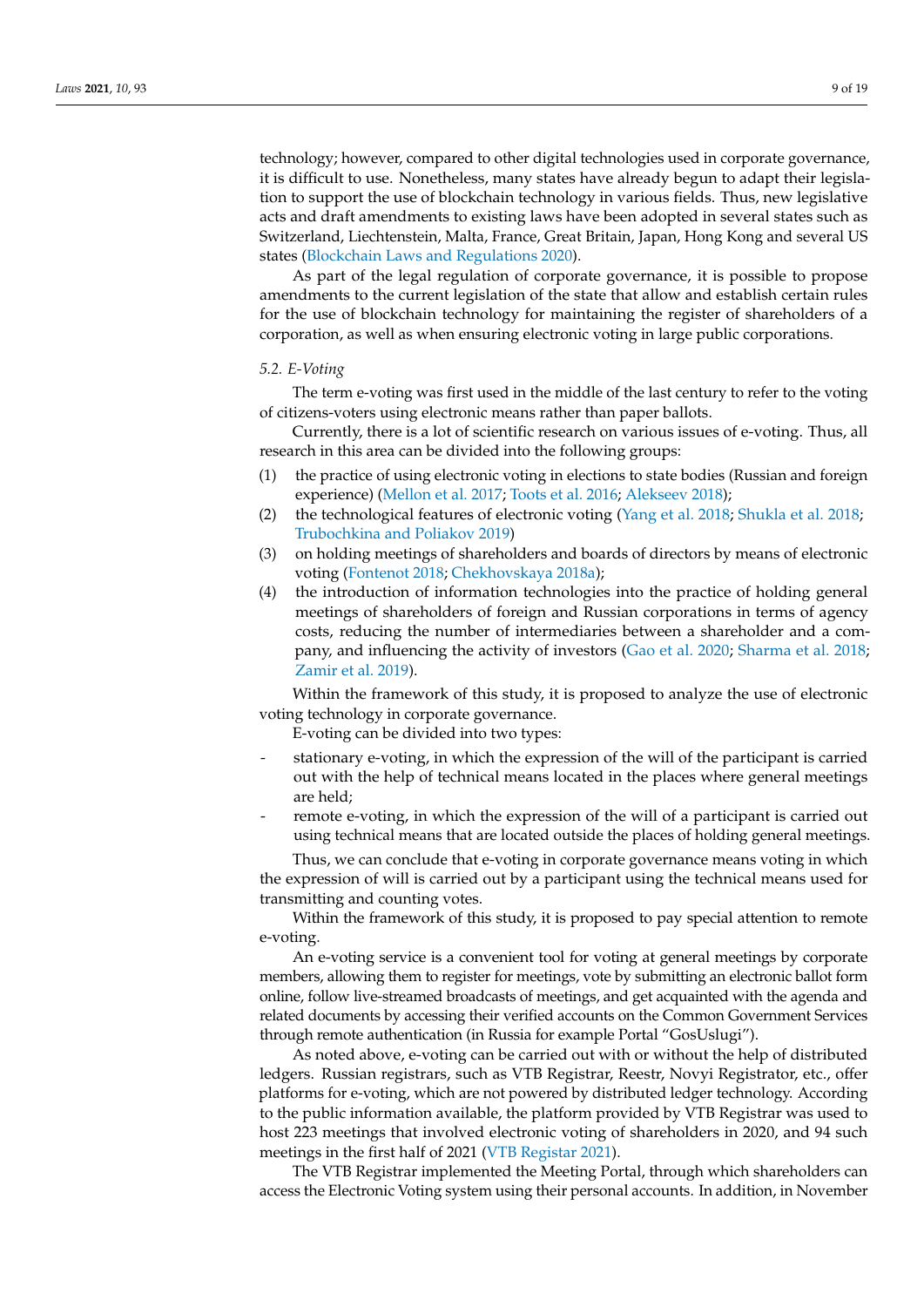2017, the VTB Registrar released a free smartphone app called Quorum, which allows its users to vote at general meetings of shareholders, as well as meetings of LLC and HOA members, meetings of the board of directors (supervisory board), management board, committees, forums, conferences and other events where voting is required. It should be noted that the largest Russian corporations, including Sberbank, Gazprom Neft and Moscow Exchange, among others, have already introduced electronic voting systems.

In the U.S., decisions on the format of shareholder meetings are adopted at the state level. The first electronic voting was held by Intel in 2009, and other players of the IT and telecommunications market followed suit. Meanwhile, in Turkey, for example, electronic voting at meetings of shareholders of public companies has been mandatory since 2012 (Turkish Commercial Code (Law No. 6102 dated 13 January 2011)).

One of the main advantages of e-voting is that it can easily be used by all members of a corporation, who access the electronic platform on which e-voting takes place through a web link or in an application. Authentication of shareholders (participants) in the electronic voting system can be carried out in one of the following ways: using an account on the Common Government Services Portal, using a nonqualified electronic signature, using dedicated user credentials, or using a qualified electronic signature. After identification, a participant creates a personal account on the platform where e-voting will take place. In the personal account, a shareholder (participant) can view the documents related to the upcoming voting, vote in favor of a particular decision, and learn about the voting results, all while doing so from any place in the world.

The use of e-voting increases the involvement of shareholders (participants) in the voting process, thus facilitating the achievement of quorum, fast-tracks the processing and counting of votes, prevents counting errors and precludes interference by third parties during vote count.

It seems that an electronic (online) voting system should meet the following conditions:

- (1) only persons authorized to take part in the meeting and vote on the agenda items can take part in such voting (compliance with the specified condition is possible by identifying the meeting participant);
- (2) the expression of will can be done only once;
- (3) information on the expression of the will of each participant in the meeting is confidential (the e-voting system must ensure the safety of the specified data);
- (4) the participants should not have the opportunity to receive intermediate voting results. We believe that it is possible to extend the electronic voting procedure used at general

meetings of corporate participants to all other meetings requiring collective decisionmaking, for example, to adopt it during voting of members of the board of directors, etc.

In summary, it should be noted that e-voting services are an important component in the formation of the digital ecosystem. Corporations that provide investors and shareholders with the opportunity to participate in meetings using digital services will be able to attract additional investment, providing a competitive advantage over other market participants.

### *5.3. Using Videoconferencing at Meetings*

In the context of the recent restrictive measures introduced to counter the spread of the novel coronavirus infection (COVID-19), the issue of moving general meetings of corporate participants to a remote format with the help of videoconferencing has become particularly urgent.

Videoconferencing can be effectively used to host various meetings and sessions, including:

general meetings of shareholders (company participants),

meetings of the board of directors,

meetings of the collegial executive bodies (management board, directorate),

meetings of the heads of the parent and subsidiary companies,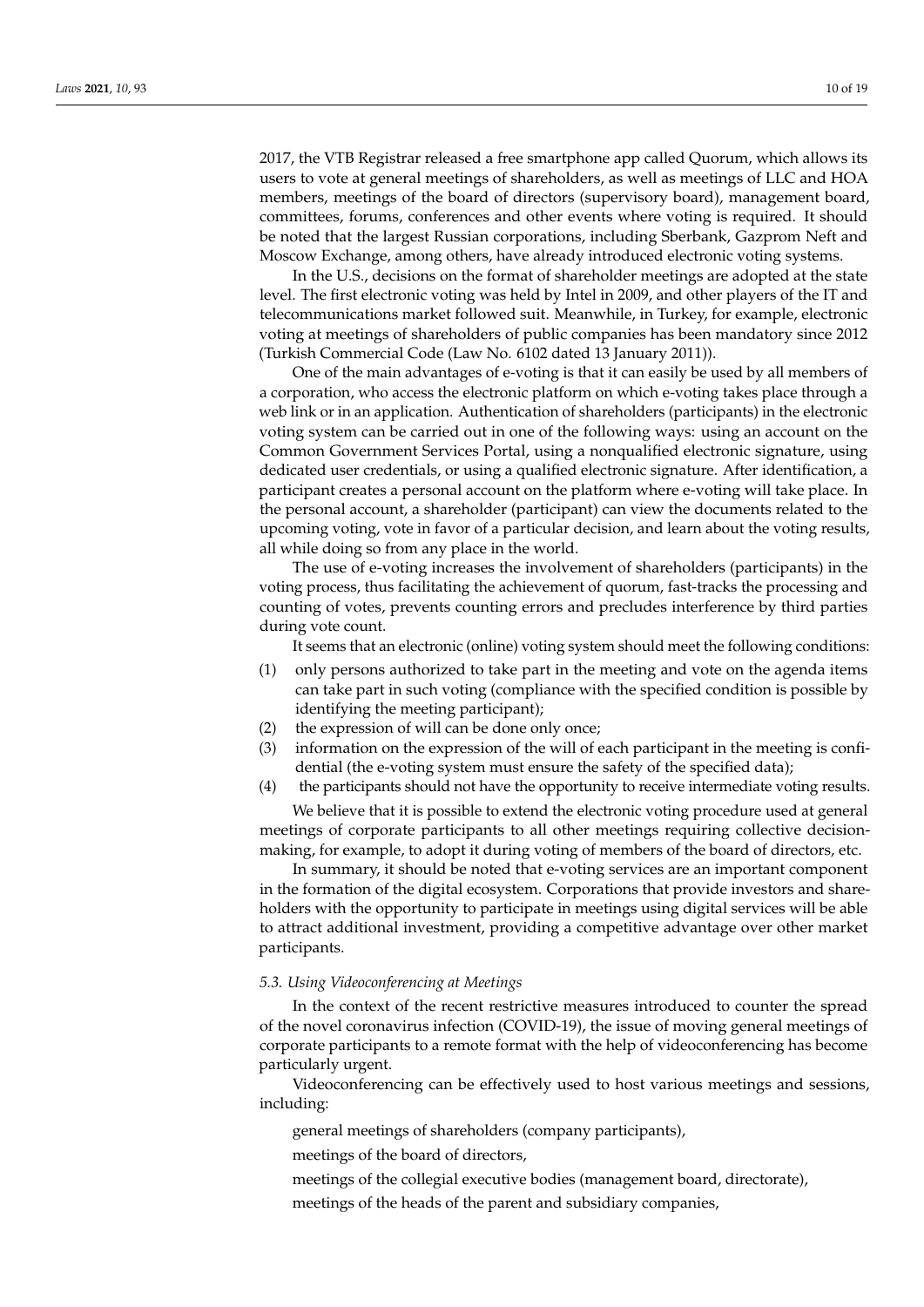other intra-corporate meetings and sessions.

The existing Russian corporate legislation provides for the use of digital technologies for organizing general meetings of shareholders, participants in limited liability companies and members of noncommercial organizations (Paragraph 1 of Article 181.2 of the Civil Code of the Russian Federation Part One No. 51-FZ of 30 November 1994, Paragraph 11 of Article 49 of Federal Law No. 208-FZ of 26 December 1995 On the Joint-Stock Companies, Paragraph 1 of Article 38 of Federal Law No. 14-FZ of 8 February 1998 On Limited Liability Companies, Paragraph 4.1 of Article 29 of Federal Law No. 7-FZ of 12 January 1996 On Non-Profit Organisations). The current corporate legislation does not prohibit the use of digital technologies for remote participation by individuals in general meetings of the governing bodies of corporations, which is supported by the judicial practice.

To counter the spread of COVID-19, the Bank of Russia has recommended that jointstock companies allow their shareholders to remotely participate in the annual meeting by means of electronic voting, mailing in their ballot, submitting an electronic ballot online, etc. (Information Letter of the Bank of Russia No. IN-06-28/48 of 3 April 2020 "On Holding General Meetings of Shareholders in 2020"). However, most forms of remote participation in general meetings of shareholders proposed by the Bank of Russia represent participation in absentia, as they do not allow a shareholder to affect the decisions of other participants in a meeting (by addressing the meeting, participating in the discussion, etc.).

Holding remote, face-to-face general meetings via videoconferencing would allow corporate participants not only to make decisions and express their will by means of voting, but also to help other meeting participants make decisions.

Thus, it can be noted that the main difference between the remote general meeting of corporation participants and the electronic voting procedure is that a participant can take part in shaping the will of other corporation participants by discussing the issues on the agenda of the meeting, during which each participant will be able to present his or her own professional and reasoned opinion on a complex or controversial issue.

It seems that a general meeting of participants in a corporation that is held remotely by means of videoconferencing would be valid only if the following requirements are met: authentication of persons participating in the meeting, uninterrupted broadcasting, the possibility of documenting decisions made at the meeting in electronic form, and respecting the interests of all participants.

In the context of the ongoing pandemic, the use of videoconferencing technology in corporate governance is both an urgent and a forward-looking solution for interaction between corporate members both in Russia and abroad. In the U.S., Starbucks Corporation held the first fully virtual meeting of shareholders in March 2020 [\(Starbucks Will Host the](#page-18-22) [Annual Meeting of Shareholders Virtually Because of Coronavirus](#page-18-22) [2020\)](#page-18-22). The meeting was hosted on the Virtual Shareholder Meeting platform, which allows shareholders to directly participate in a meeting and vote on the issues included in the agenda [\(Virtual Shareholder](#page-18-23) [Meeting, Broadridge](#page-18-23) [2021\)](#page-18-23).

On 18 March 2020, the Italian government enacted a new decree that provided mea-sures to support businesses and families during the COVID-19 pandemic [\(COVID-19:](#page-16-14) ["Cura Italia" Decree Enacted](#page-16-14) [2020\)](#page-16-14). According to this decree, in 2020, all general meetings of participants in corporations were to be held remotely, either by means of videoconferencing and electronic voting—on condition of authentication of the participants, their effective participation and guaranteed right to vote—or by means of absentee voting. However, the secretary or notary responsible for supervising the meeting and drawing up the minutes, together with the person(s) acting as the vote counting committee, were to be present at the meeting venue (listed in the notification of the meeting).

### *5.4. Artificial Intelligence (AI)*

According to a survey of 200 business leaders and IT professionals undertaken by Gartner in late 2020, 24% of organizations increased their investments in AI during the COVID-19 pandemic, whereas 42% of companies maintained their investments at the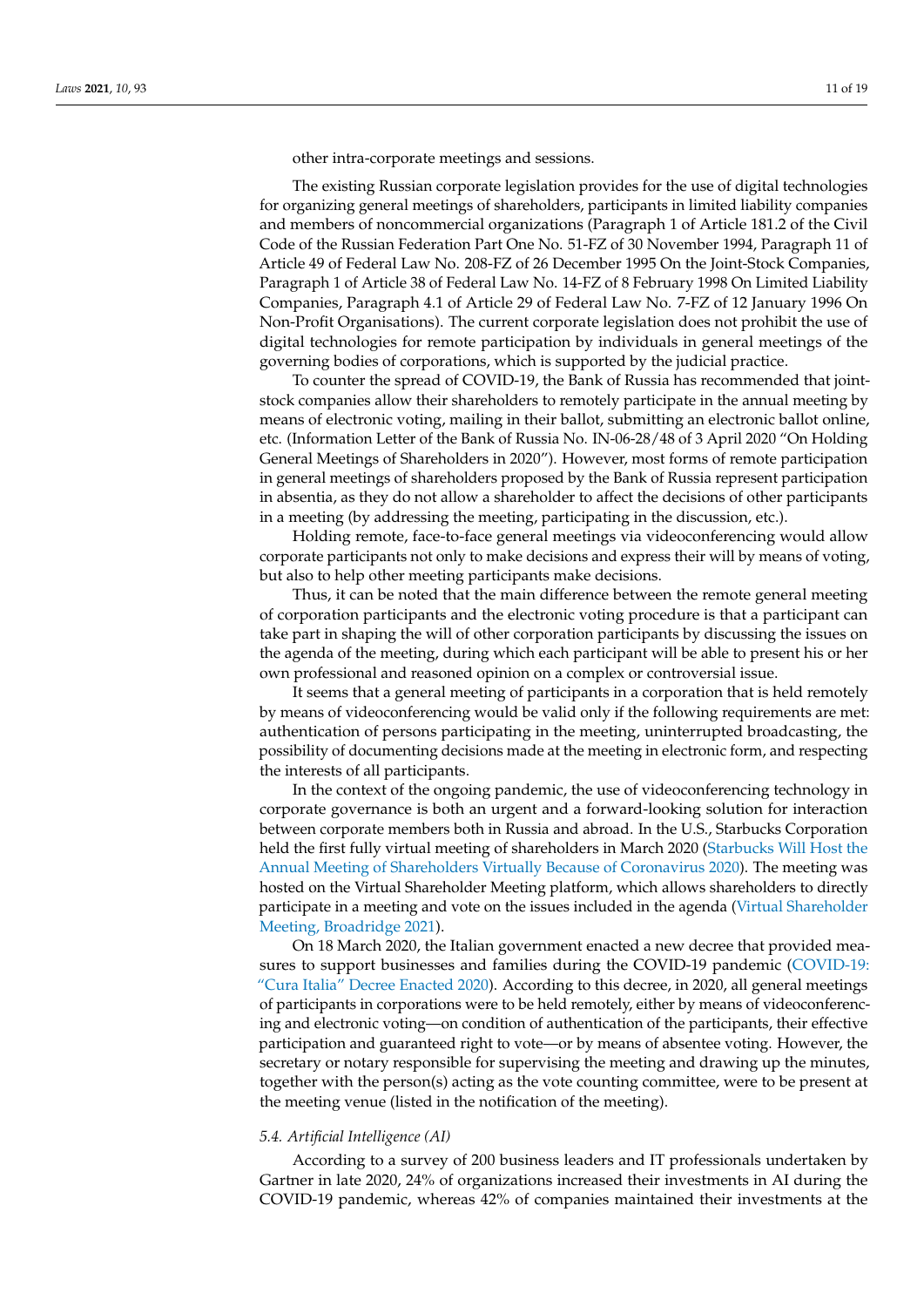same level. This trend indicates that the market of traditional management tools has been saturated, and the economy needs a new source of demand.

AI represents a set of technological solutions that simulate human cognitive functions (including the abilities of independent learning and decision making in the absence of a predetermined algorithm) and that, when applied to certain tasks, can produce results that are comparable or better than those achieved by human intellectual activity. This set of technological solutions includes information and communication infrastructure, software (including applications that employ machine learning methods), data processing and decision-making services and tools.

The following types of AI are distinguished in the scientific literature:

- (1) robotic process automation—the automation of basic human tasks such as creation of reports, etc. [\(Fersht and Slaby](#page-17-12) [2012\)](#page-17-12);
- (2) machine learning—the automation of decision-making, often without human intervention [\(Arrieta et al.](#page-16-15) [2020\)](#page-16-15);
- (3) AI approximating human behavior—so called artificial general intelligence or "strong" AI [\(Franklin](#page-17-26) [2007;](#page-17-26) [Goertzel](#page-17-13) [2016\)](#page-17-13).

Currently strong' or 'general' AI does not exist in practice (Feijó[o et al.](#page-17-11) [2020;](#page-17-11) [Dignam](#page-17-7) [2020;](#page-17-7) [Domingos](#page-17-10) [2015\)](#page-17-10).

Also in the doctrine, in addition to the concept of AI, there is the concept AI system lifecycle, i.e., the sequence of activities that take an AI system from its initial conception to its final use [\(Cihon et al.](#page-16-4) [2021\)](#page-16-4). Attention to the lifecycle can help identify and clarify opportunities to improve AI corporate governance. Different actors and activities will have varying influence over different phases of the AI system lifecycle within a corporation.

The main advantage of AI is its ability to analyze large datasets in a short time and at a low cost. As part of corporate governance, the use of AI technology can reduce agency costs [\(Fenwick and Vermeulen](#page-17-2) [2019\)](#page-17-2) by automating decision-making through real-time Big Data analysis [\(Moll and Yigitbasioglu](#page-18-24) [2019\)](#page-18-24).

The use of AI technology in corporate governance seems to be justified in the following areas:

- ensuring the provision of reliable information to the members of the corporation and the board of directors through the analysis of a large amount of data (audit);
- automation of the functions of the sole executive body of the corporation and the board of directors (for example, automation of the procedure for selecting members of the board of directors [\(Erel et al.](#page-17-8) [2018;](#page-17-8) [Danaher et al.](#page-16-16) [2017\)](#page-16-16)).

Introduced into corporate governance, AI could be tasked with processing large amounts of information and assessing possible risks associated with strategically important decisions made on behalf of a corporation by members of its board of directors regarding the approval of transactions, etc., safeguarding against errors which could weaken the financial stability of the corporation or even lead to its bankruptcy [\(Möslein](#page-18-8) [2018\)](#page-18-8).

In 2014, the Hong Kong-based venture capital fund Deep Knowledge Ventures, specializing in longevity technologies, appointed a self-learning software tool called VITAL (Validating Investment Tool for Advancing Life Sciences) to its board of directors. This tool was designed to analyze the financial performance of healthcare start-ups that the Hong Kong firm considered investing in. Although VITAL was granted "the right to vote" on whether or not to invest in a given project, it was not given the director status in the legal sense [\(Deep Knowledge Ventures: Redefining Investment](#page-16-17) [2021\)](#page-16-17).

Project performance was evaluated both by board members and by the AI algorithm. If their assessments coincided, the firm would get involved in the project; if the assessments differed, the project performance was re-evaluated with due account of the new information provided by the AI, and the voting procedure was repeated until an agreement could be reached.

The current legislation provides no clarity with respect to whether AI is subject to the law and whether it should be held legally liable for its actions, which raises a pragmatic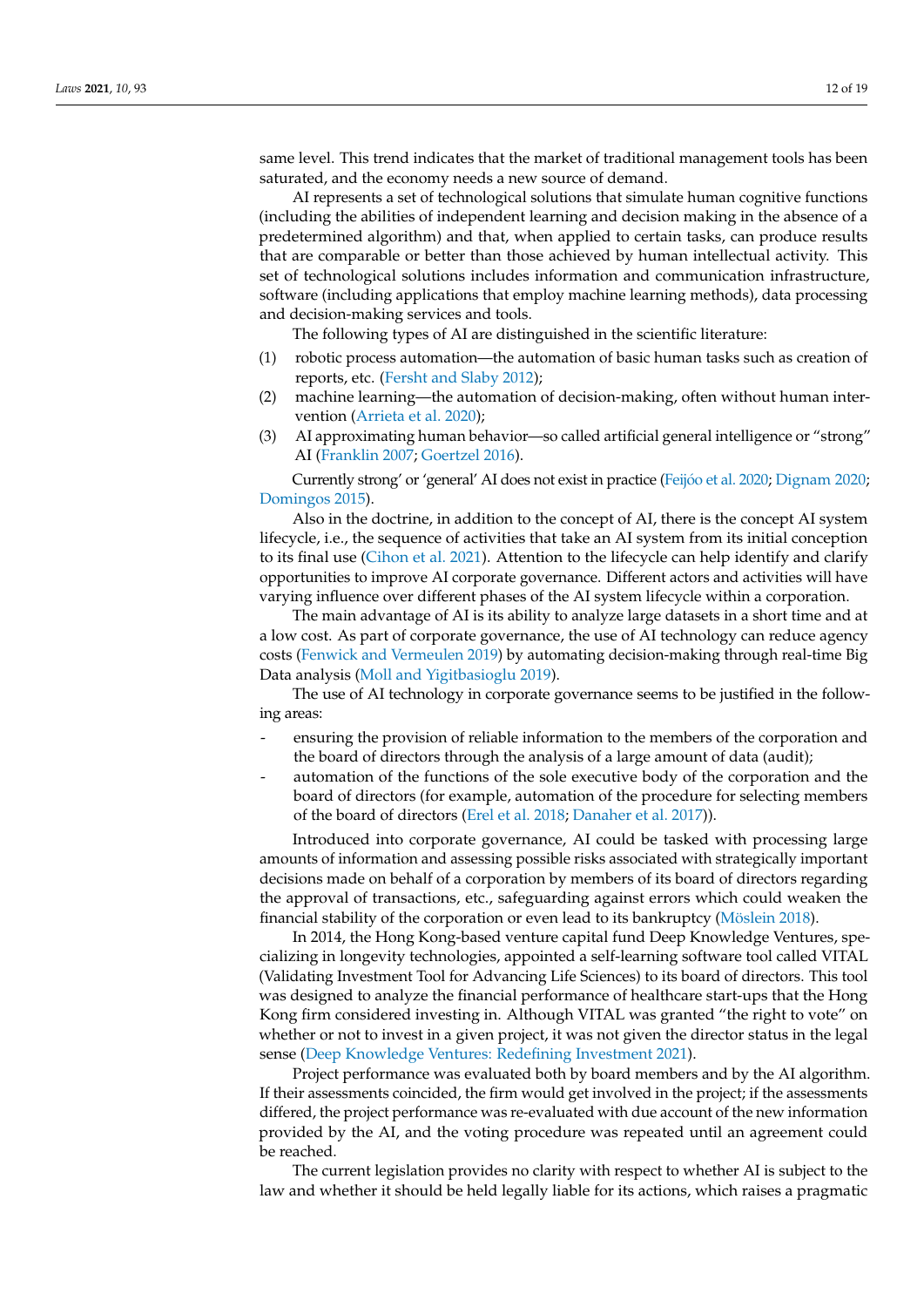question: to what extent should the members of the board of directors be accountable for decisions made by AI?

When determining the extent of liability of board members for an erroneous decision based on the judgements of AI technology, it is first necessary to determine if technical failure or a software bug led to such a decision. It appears reasonable and justified to impose liability on the developers of AI systems for errors committed by such systems. Thus, in the event of technical failure or a software error in AI, board members should be exempted from liability for the decision based on the judgement of AI. Alternatively, members of the governing body should be held liable for damages caused to the corporation on general grounds.

Examples of AI-powered corporate governance tools include Cloverleaf and PineStem. Cloverleaf helps a project manager form a cohesive and efficient team to achieve specific goals and objectives by matching project team members on their skills and personal qualities, thus complementing the functions of an HR specialist [\(Cloverleaf: Coaching for](#page-17-27) [Everyone](#page-17-27) [2021\)](#page-17-27).

PineStem offers similar functionality, but in addition to assisting in building teams for specific projects, it also takes on the functions of tracking project progress, providing daily activity reports to team members and evaluating performance of teams.

#### Virtual Assistants

In Early 2017, Allan Rocha and Ricardo Vargas Presented the Virtual Assistant Service PMOtto—A Chatbot that Interacts with Project and Portfolio Management Systems, such as Microsoft Office 365 Project Online. This Program Converts Speech and Text into Program Commands, as well as Offers Recommendations Regarding Project Implementation, Based on Machine Learning Algorithms. A Similar Service Called Lili.ai Was Developed by French Software Engineers (Lili.ai)

In Russia, in 2018, the Distance Learning Center of the Project Practice Company Group presented the prototype of the Telegram chatbot called "Ivan from Project Practice" (@ivanpm\_bot) [\(Meet the Chat Bot Ivan from Project Practice](#page-18-25) [2018\)](#page-18-25)—a virtual assistant, which provided templates for project documents upon user request.

The intelligent digital assistant Construction IQ [\(Announcing Construction IQ Preview,](#page-16-18) [Partner Data Integrations and Other Analytics Capabilities for BIM 360](#page-16-18) [2019\)](#page-16-18) launched by Autodesk uses machine learning to analyze the quality and safety of construction projects and assess related project risks. The goal of this software is to provide its users with a report that would help them make appropriate management decisions.

The presented list of AI-powered virtual assistants is far from being exhaustive. The following applications of AI look particularly promising:

establishing and predicting the prices of goods;

addressing the staffing needs of a company;

distributing the competencies among the participants in corporate relations and corporate entities;

investing in the development of future products;

intra-departmental logistics, etc.

Thus, it can be noted that AI in its various forms opens up great potential for improving corporate governance mechanisms.

As a result of the automation of the processes of analyzing a large amount of data, the corporation participants will make more reasonable management decisions that take into account all kinds of risks. In addition, the use of AI in the selection of candidates for board members will also help reduce the risk of a conflict of interest, as well as the appointment of an incompetent director, since AI will objectively assess the competence of the candidate.

Along with the benefits of introducing AI into corporate governance, there are a number of challenges and risks. So, due to the fact that neural networks require a large amount of data to work effectively, when using AI technologies, a company will be forced to share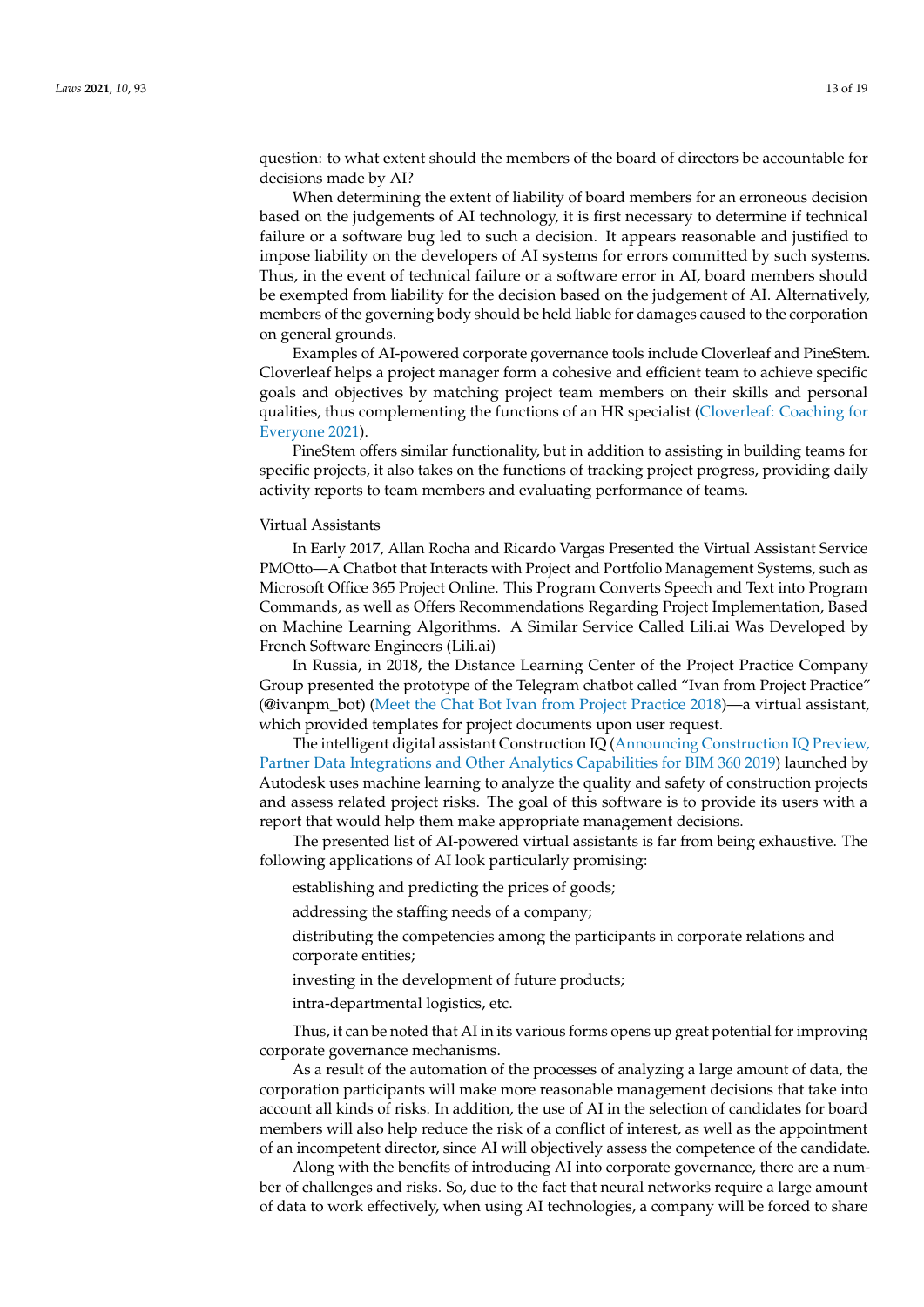information about its activities with a technology provider acting as an executor. Despite the self-learning of algorithms, the design and control of the operation of information systems based on AI in the future will be carried out by qualified specialists from highly specialized organizations.

Since the amount of information used and analyzed by AI is directly proportional to the degree of implementation of AI algorithms in the company's business operations, the company faces the risk associated with the disclosure of confidential business information of the corporation. Under these circumstances, it is important to develop appropriate rules aimed at protecting the confidentiality of information used by AI.

### <span id="page-13-0"></span>**6. Decentralized Autonomous Organizations**

The process of digitalization of the economy changes the organizational structure of corporations, which in its turn leads to the emergence of new participants in corporate relations.

The existing technology already makes it possible to create so-called decentralized autonomous corporations, which are governed on the basis of self-executing smart contracts [\(Blemus](#page-16-6) [2017\)](#page-16-6). Such an organization can either be instituted within an existing corporation or established as a digital quasi-corporation, in which all processes, including management and interaction between participants (members), are decentralized and automated [\(Chekhovskaya](#page-16-9) [2018b\)](#page-16-9).

Currently, there is no universal definition of a decentralized autonomous organization in the scientific literature. Buterin explains DAOs as a way to explore the governance rules of new organizations that could be automated and transparently embedded in a blockchain [\(Buterin](#page-16-7) [2014\)](#page-16-7). Alternatively, Dhillon et al. define it as a blockchain entity built on a consensus of decisions by its members [\(Dhillon et al.](#page-17-9) [2017\)](#page-17-9), while Beck et al. define it as a decentralized, transparent, and secure system for operation and governance among independent participants which can run autonomously [\(Beck et al.](#page-16-19) [2018\)](#page-16-19). DAOs are virtual, decentralized entities such as corporations and institutions running entirely autonomously and decentralized on a distributed ledger [\(Singh and Kim](#page-18-10) [2019\)](#page-18-10).

In essence, a decentralized organization is a company that is managed without human involvement, on the basis of automatically executed business rules generated by specialized software. Through the use of smart contracts, token holders (participants in a decentralized autonomous organization) manage the organization's assets, distribute profits, get notified about corporate activities, etc. In addition, through voting, participants can modify smart contracts that govern the decentralized organization. Thus, it can be concluded that a decentralized autonomous organization represents a digital counterpart to a traditional organization, which is based on smart contracts and tokens instead of constituent documents and stock.

In a decentralized autonomous organization, there is no owner or central governing body. The management of a decentralized autonomous organization is carried out by a group of people united by a common goal—miners who keep the system running.

Based on the results of the analysis of the provisions of the modern doctrine of decentralized autonomous organizations, the authors propose to highlight the following distinctive features of such organizations:

- ensuring coordination between people and self-government in the network [\(Yankovskiy](#page-18-3) [and Yendutkin](#page-18-3) [2020;](#page-18-3) [Singh and Kim](#page-18-10) [2019\)](#page-18-10);
- the action of a decentralized autonomous organization is based on the smart contract code, which defines the rules of conduct for participants [\(De Filippi and Wright](#page-16-8) [2018\)](#page-16-8);
- independence of management [\(Hsieh et al.](#page-17-14) [2018\)](#page-17-14);
- transparency, cryptographic security and decentralization [\(Beck](#page-16-5) [2018\)](#page-16-5).

The DAO investment fund was the first decentralized autonomous organization to be managed by its members through smart contracts [\(Jentzsch](#page-17-16) [2017\)](#page-17-16). Numerous investors could directly invest the funds and get revenue from this activity. However, the smart contracts based on which The DAO operated contained a number of security vulnerabilities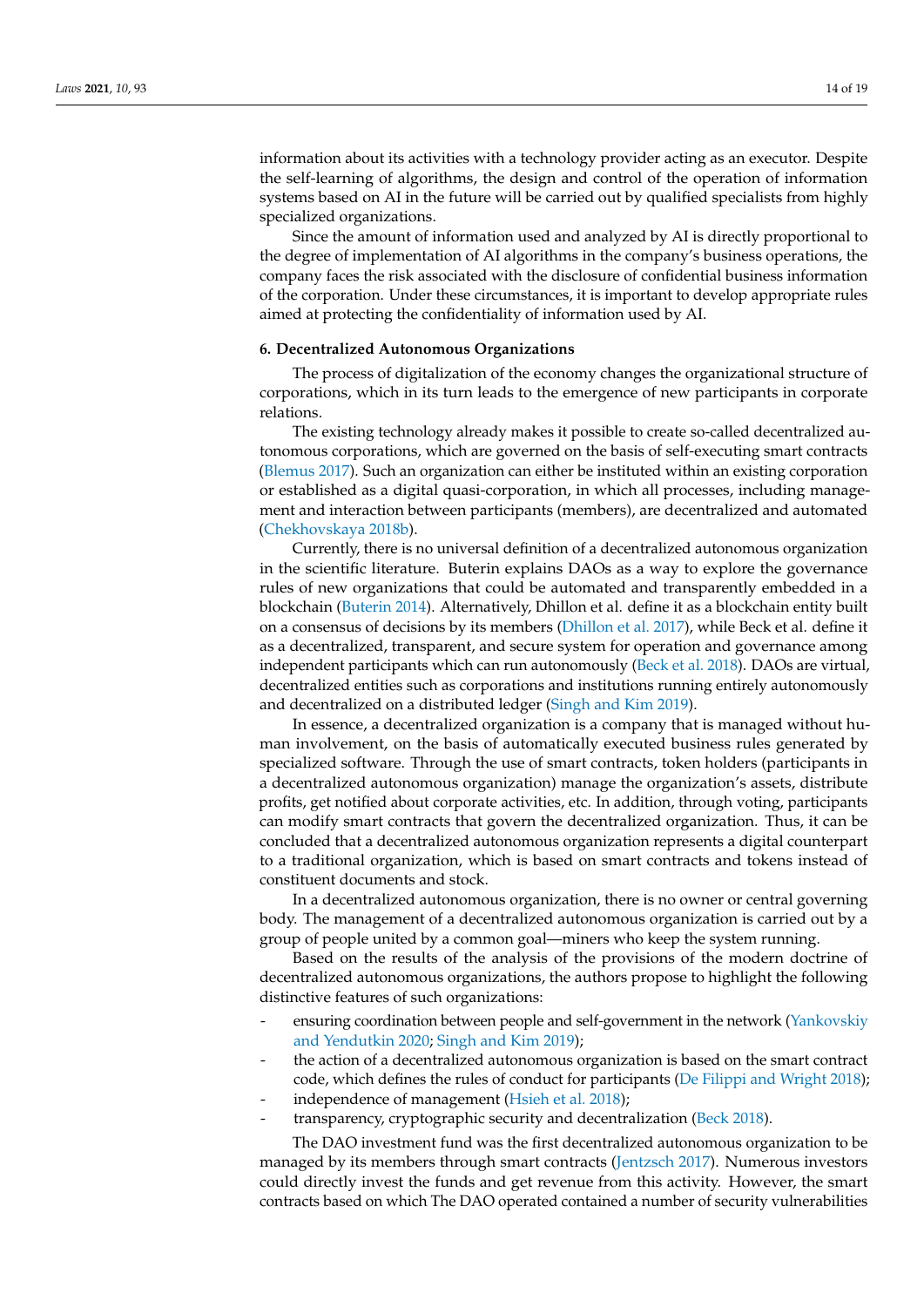that allowed attackers to siphon off almost one third of The DAO's funds to a subsidiary account in a single day, which eventually led to the fund being shut down. Since then, the concept of a decentralized organization has been implemented in a number of other projects, including DAO House, DAOstack, Colony and Moloch DAO [\(Faqir et al.](#page-17-15) [2020\)](#page-17-15).

The use of distributed ledgers and smart contracts is the main advantage of decentralized autonomous organizations, as they enable the participants in such organizations to take part in management decisions, and ensure the transparency of voting and vote count. Participants in decentralized autonomous organizations can directly manage and control its assets, which substantially simplifies the process of corporate governance. Some researchers have argued that direct corporate management and control over decision-making exercised by participants in direct autonomous organizations give rise to corporate selfgovernance, since these activities are carried out without the involvement of intermediaries, such as an executive body or a supervisory board [\(Yankovskiy and Yendutkin](#page-18-3) [2020\)](#page-18-3).

The disadvantages of decentralized autonomous organizations operating through distributed ledgers include difficulties with prompt resolution of errors in smart contracts, importing data from third parties and maintaining the confidentiality within the organization, as well as the pressure exerted on the cryptocurrency market by financial regulators.

### **7. Results**

According to the results of a scientific analysis of the problems of digitalization of individual institutions of corporate law, the authors:

- (1) substantiated the distinction between the categories "digitalization of corporate governance" and "digitalization of corporate law". Considering that the use of digital technologies is possible throughout the entire life cycle of a corporation, the authors came to the conclusion that the concept of digitalization of corporate law includes, in addition to aspects of digitalization of corporate governance, issues related to the digital legal personality of a corporation, as well as the activities of digital (network or decentralized autonomous organizations) corporations;
- (2) proposed to divide digital corporate governance into three types, depending on the degree of human involvement in managerial decisions and the level of automation of management processes:
	- remote management (governance) involves the use of tools aimed at remote participation of a person (for example, a shareholder, CEO or member of the board of directors) in making and executing management decisions. Among the means of remote control can be distinguished, for example video conferencing, electronic voting;
	- smart management (governance) in turn, is based on the use of tools for automatic control of a corporation according to pre-established algorithms without human intervention, but assuming the possibility of their correction and modification in the course of the program;
	- AI management (governance) (corporate management by AI) is the adoption by machine (AI) of managerial decisions that were not previously included in the program, excluding the human factor (cyber business companion);
- (3) concluded that it is expedient to place responsibility for the maintenance of the register of shareholders on artificial intelligence operating on the basis of a digital program (ereestr), which will operate on the blockchain platform, in order to automatically record transactions and ensure the confidentiality of information and exclude the possibility of using this information in their own interests by the holder registry, its employees and third parties. This program can work on the principle of a smart contract—an agreement in electronic form, the fulfillment of rights and obligations under which is carried out by automatic execution of digital transactions in a distributed ledger of digital transactions in a strictly defined sequence of such an agreement and upon the occurrence of certain circumstances.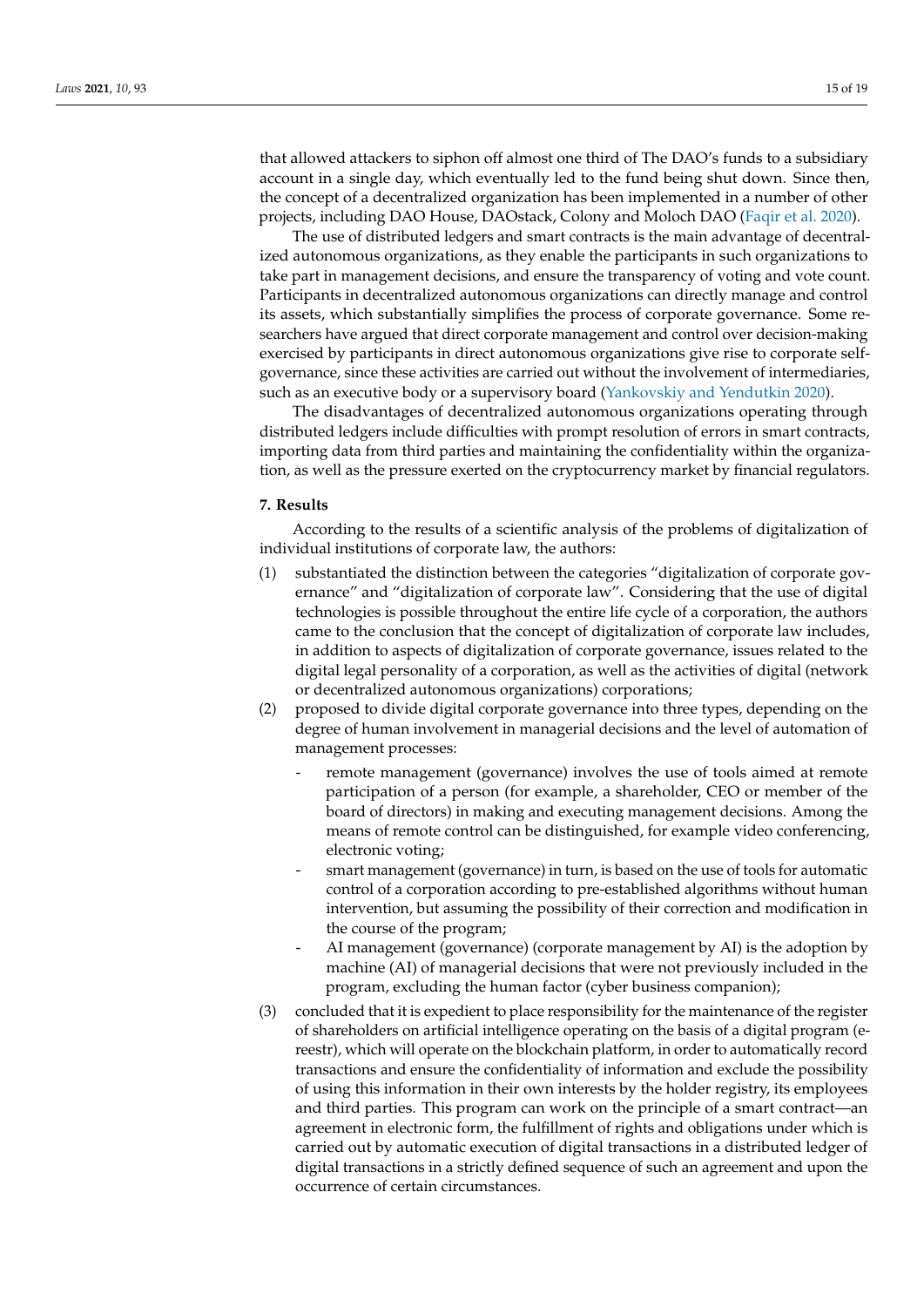The authors also noted that maintaining a register of shareholders on the blockchain platform will help increase the transparency of shareholding, which will additionally lead to an increase in the effectiveness of measures to combat money laundering and terrorist financing. Blockchain technology will make it possible to reflect a sequential chain of transfer of rights to the issuer's shares. Hash blocks contain data on the transfer of ownership among all previous participants in transactions. Blockchain technology and a distributed ledger by themselves do not require additional protection and storage of accounts, since they already provide the highest technological protection for data on transactions and shareholders of the issuer;

- (4) proposed to amend the current legislation of states to allow and establish certain rules for the use of blockchain technology for maintaining the register of shareholders of a corporation, as well as when ensuring electronic voting in large public corporations;
- (5) as a result of the analysis, the following requirements are highlighted to which the electronic voting procedure must meet:
	- only persons authorized to take part in the meeting and vote on the agenda items can take part in such voting (compliance with the specified condition is possible by identifying the meeting participant);
	- the expression of will can be done only once;
	- information on the expression of the will of each participant in the meeting is confidential (the e-voting system must ensure the safety of the specified data);
	- the participants should not have the opportunity to receive intermediate voting results.
- (6) argued that the main difference between the remote general meeting of corporation participants and the electronic voting procedure is that a participant can take part in shaping the will of other corporation participants by discussing issues included in the agenda of the meeting, during which each participant will be able to present his professional and reasoned opinion on a complex, controversial or controversial issue;
- (7) noted that the use of AI when selecting candidates for members of the board of directors will also help reduce the risk of a conflict of interest, as well as the appointment of an incompetent director, since AI will objectively assess the competence of the candidate;
- (8) revealed the following distinctive features of decentralized autonomous organizations:
	- ensuring coordination between people and self-government in the network;
	- the action of a decentralized autonomous organization is based on the smart contract code, which defines the rules of conduct for participants;
	- independence of management;
	- transparency, cryptographic security and decentralization.

## **8. Conclusions**

The reviewed digital aspects of legal personality of corporations, corporate governance and the operation of decentralized autonomous organizations attest to the rapid implementation of digital technologies by various entities subject to corporate law. We believe that the digitalization of institutions of corporate law will result in:

the reinterpretation of certain concepts of corporate law, such as corporation and corporate governance;

the improvement of the legal mechanisms of corporate governance following the introduction of AI into the collegial executive bodies of corporations;

digitalization of corporate assets;

the emergence of new subjects of corporate and other relevant relations.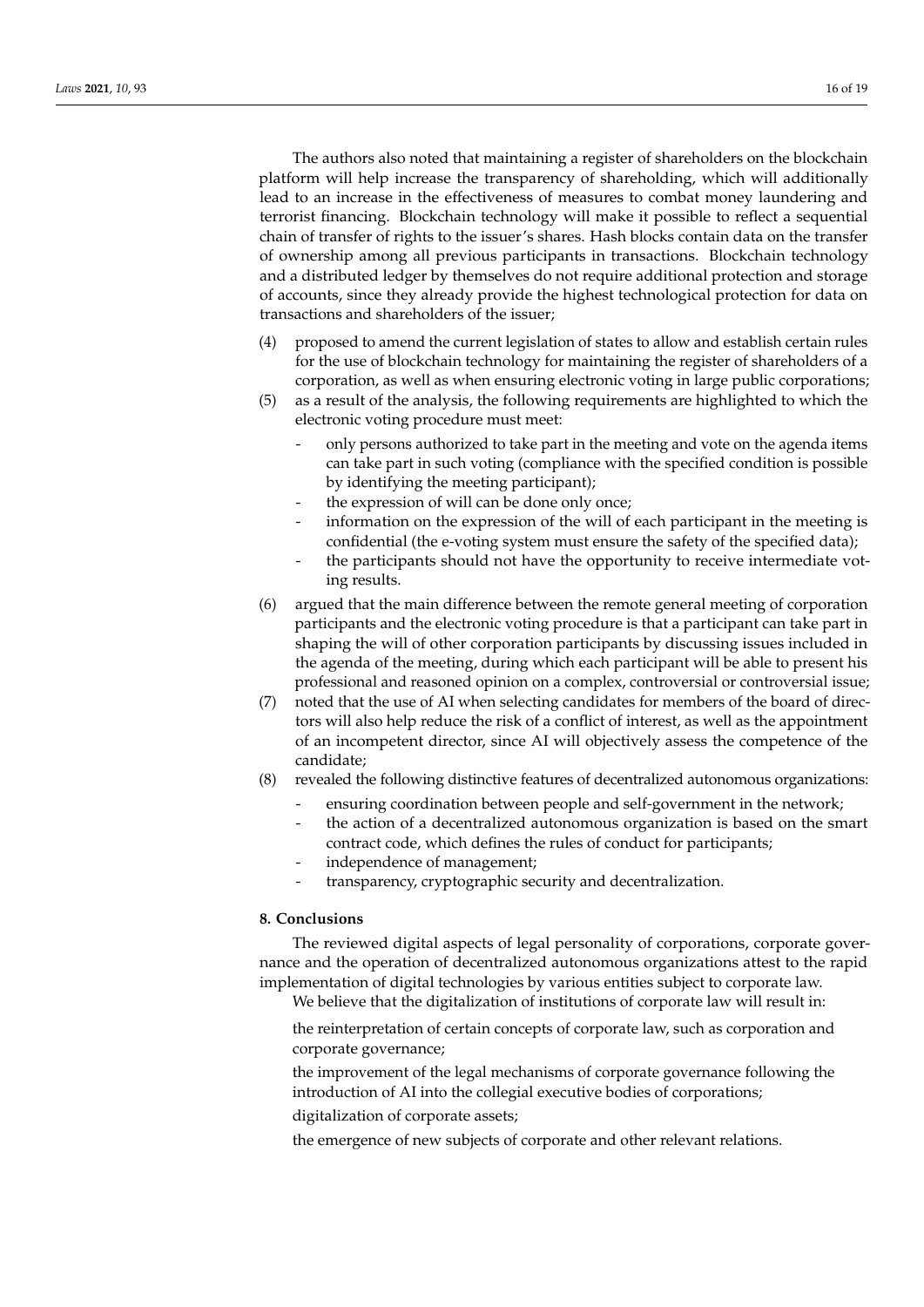**Author Contributions:** Conceptualization, V.A.L.; methodology, D.R.F.; writing—original draft preparation, D.R.F.; writing—review and editing, V.A.L. All authors have read and agreed to the published version of the manuscript.

**Funding:** This research received no external funding.

**Institutional Review Board Statement:** Not applicable.

**Informed Consent Statement:** Not applicable.

**Data Availability Statement:** Not applicable.

**Conflicts of Interest:** The authors declare no conflict of interest.

# **References**

- <span id="page-16-12"></span>A System of Blockchain Remote Voting is Developed at St. Petersburg University. 2020. St Petersburg University, October 14. Available online: <https://english.spbu.ru/news/3938-a-system-of-blockchain-remote-voting-is-developed-at-st-petersburg-university> (accessed on 23 August 2021).
- <span id="page-16-1"></span>Adizes, Ichak. 2004. *Managing Corporate Lifecycles: How Organizations Grow, Age, and Die*. Santa Barbara: The Adizes Institute Publishing, 460p.
- <span id="page-16-3"></span>Alekseev, Roman. 2018. Testing and prospects for the use of blockchain technology in the elections abroad and in Russia. *Journal of Political Research* 2: 41–48. (In Russian)
- <span id="page-16-10"></span>Ammous, Saifedean. 2018. *The Bitcoin Standard: The Decentralized Alternative to Central Banking*. Hoboken: John Wiley & Sons, vol. XXVIII, 304p.
- <span id="page-16-18"></span>Announcing Construction IQ Preview, Partner Data Integrations and Other Analytics Capabilities for BIM 360. 2019. February 25. Autodesk. Available online: [https://knowledge.autodesk.com/support/bim-360/learn-explore/caas/blog/blogs.autodesk.](https://knowledge.autodesk.com/support/bim-360/learn-explore/caas/blog/blogs.autodesk.com/bim360-release-notes/2019/02/26/announcing-construction-iq-preview-partner-data-integrations-and-other-analytics-capabilities-for-bim-360.html?us_oa=dotcom-us&us_si=66a4d949-252f-4c8f-91c8-eb7c8e3bdb32&us_st=construction%20iq%20risks) [com/bim360-release-notes/2019/02/26/announcing-construction-iq-preview-partner-data-integrations-and-other-analytics](https://knowledge.autodesk.com/support/bim-360/learn-explore/caas/blog/blogs.autodesk.com/bim360-release-notes/2019/02/26/announcing-construction-iq-preview-partner-data-integrations-and-other-analytics-capabilities-for-bim-360.html?us_oa=dotcom-us&us_si=66a4d949-252f-4c8f-91c8-eb7c8e3bdb32&us_st=construction%20iq%20risks)[capabilities-for-bim-360.html?us\\_oa=dotcom-us&us\\_si=66a4d949-252f-4c8f-91c8-eb7c8e3bdb32&us\\_st=construction%20iq%](https://knowledge.autodesk.com/support/bim-360/learn-explore/caas/blog/blogs.autodesk.com/bim360-release-notes/2019/02/26/announcing-construction-iq-preview-partner-data-integrations-and-other-analytics-capabilities-for-bim-360.html?us_oa=dotcom-us&us_si=66a4d949-252f-4c8f-91c8-eb7c8e3bdb32&us_st=construction%20iq%20risks) [20risks](https://knowledge.autodesk.com/support/bim-360/learn-explore/caas/blog/blogs.autodesk.com/bim360-release-notes/2019/02/26/announcing-construction-iq-preview-partner-data-integrations-and-other-analytics-capabilities-for-bim-360.html?us_oa=dotcom-us&us_si=66a4d949-252f-4c8f-91c8-eb7c8e3bdb32&us_st=construction%20iq%20risks) (accessed on 20 August 2020).
- <span id="page-16-15"></span>Arrieta, Alejandro Barredo, Natalia Díaz-Rodríguez, Javier Del Ser, Adrien Bennetot, Siham Tabik, Alberto Barbado, Salvador García, Sergio Gil-López, Daniel Molina, Richard Benjamins, and et al. 2020. Explainable Artificial Intelligence (XAI): Concepts, taxonomies, opportunities and challenges toward responsible AI. *Information Fusion* 58: 82–115. [\[CrossRef\]](http://doi.org/10.1016/j.inffus.2019.12.012)
- <span id="page-16-19"></span>Beck, Roman, Christoph Müller-Bloch, and John Leslie King. 2018. Governance in the blockchain economy: A framework and research agenda. *Journal of the Association for Information Systems* 19: 1. [\[CrossRef\]](http://doi.org/10.17705/1jais.00518)
- <span id="page-16-5"></span>Beck, Roman. 2018. Beyond bitcoin: The rise of blockchain world. *Computer* 51: 54–58. [\[CrossRef\]](http://doi.org/10.1109/MC.2018.1451660)
- <span id="page-16-6"></span>Blemus, Stéphane. 2017. Law and Blockchain: A Legal Perspective on Current Regulatory Trends Worldwide. Revue Trimestrielle de Droit Financier. Corporate Finance and Capital Markets Law Review. December 11. Available online: [https://papers.ssrn.com/](https://papers.ssrn.com/sol3/papers.cfm?abstract_id=3080639) [sol3/papers.cfm?abstract\\_id=3080639](https://papers.ssrn.com/sol3/papers.cfm?abstract_id=3080639) (accessed on 23 August 2021).
- <span id="page-16-13"></span>Blockchain Laws and Regulations. 2020. GLI (23 October 2019). Available online: [https://www.globallegalinsights.com/practice](https://www.globallegalinsights.com/practice-areas/blockchain-laws-and-regulations)[areas/blockchain-laws-and-regulations](https://www.globallegalinsights.com/practice-areas/blockchain-laws-and-regulations) (accessed on 23 August 2021).
- <span id="page-16-7"></span>Buterin, Vitalik. 2014. A Next-Generation Smart Contract and Decentralized Application Platform. White Paper 3(37) 36p. Available online: [https://blockchainlab.com/pdf/Ethereum\\_white\\_paper-a\\_next\\_generation\\_smart\\_contract\\_and\\_decentralized\\_](https://blockchainlab.com/pdf/Ethereum_white_paper-a_next_generation_smart_contract_and_decentralized_application_platform-vitalik-buterin.pdf) [application\\_platform-vitalik-buterin.pdf](https://blockchainlab.com/pdf/Ethereum_white_paper-a_next_generation_smart_contract_and_decentralized_application_platform-vitalik-buterin.pdf) (accessed on 20 August 2021).
- <span id="page-16-0"></span>Charan, Amita. 2011. E-Governance A New Dimension of Corporate Governance. July 17. Available online: [https://papers.ssrn.com/](https://papers.ssrn.com/sol3/papers.cfm?abstract_id=1641622) [sol3/papers.cfm?abstract\\_id=1641622](https://papers.ssrn.com/sol3/papers.cfm?abstract_id=1641622) (accessed on 15 August 2021).
- <span id="page-16-2"></span>Chekhovskaya, Svetlana. 2018a. Corporate electronic management and corporate management for electronic corporations: Legal aspects. *Entrepreneurial Law* 4: 3–11. (In Russian)
- <span id="page-16-9"></span>Chekhovskaya, Svetlana. 2018b. New Contours of Corporate Law. *Entrepreneurial Law* 3: 23.
- <span id="page-16-11"></span>Chowdhury, Niaz. 2019. Bitcoin: The world's first cryptocurrency. In *Inside the Blockchain, Bitcoin, and Cryptocurrencies*. Boca Raton: Auerbach Publications, pp. 61–89. [\[CrossRef\]](http://doi.org/10.1201/9780429325533-4)
- <span id="page-16-4"></span>Cihon, Peter, Jonas Schuett, and Seth D. Baum. 2021. Corporate Governance of Artificial Intelligence in the Public Interest. *Information* 12: 275. [\[CrossRef\]](http://doi.org/10.3390/info12070275)
- <span id="page-16-14"></span>COVID-19: "Cura Italia" Decree Enacted. 2020. March 18. Baker McKenzie. Available online: [https://www.bakermckenzie.com/en/](https://www.bakermckenzie.com/en/insight/publications/2020/03/covid19-cura-italia-decree-enacted) [insight/publications/2020/03/covid19-cura-italia-decree-enacted](https://www.bakermckenzie.com/en/insight/publications/2020/03/covid19-cura-italia-decree-enacted) (accessed on 27 August 2021).
- <span id="page-16-16"></span>Danaher, John, Michael J. Hogan, Chris Noone, Rónán Kennedy, Anthony Behan, Aisling De Paor, Heike Felzmann, Muki Haklay, Su-Ming Khoo, John Morison, and et al. 2017. Algorithmic governance: Developing a research agenda through the power of collective intelligence. *Big Data & Society* 4: 2053951717726554. [\[CrossRef\]](http://doi.org/10.1177/2053951717726554)
- <span id="page-16-17"></span><span id="page-16-8"></span>De Filippi, Primavera, and Aaron Wright. 2018. *Blockchain and the Law: The Rule of Code*. Cambridge: Harvard University Press, 312p. Deep Knowledge Ventures: Redefining Investment. 2021. May 1. Available online: <https://deepknowledgeventures.com> (accessed on

25 August 2021).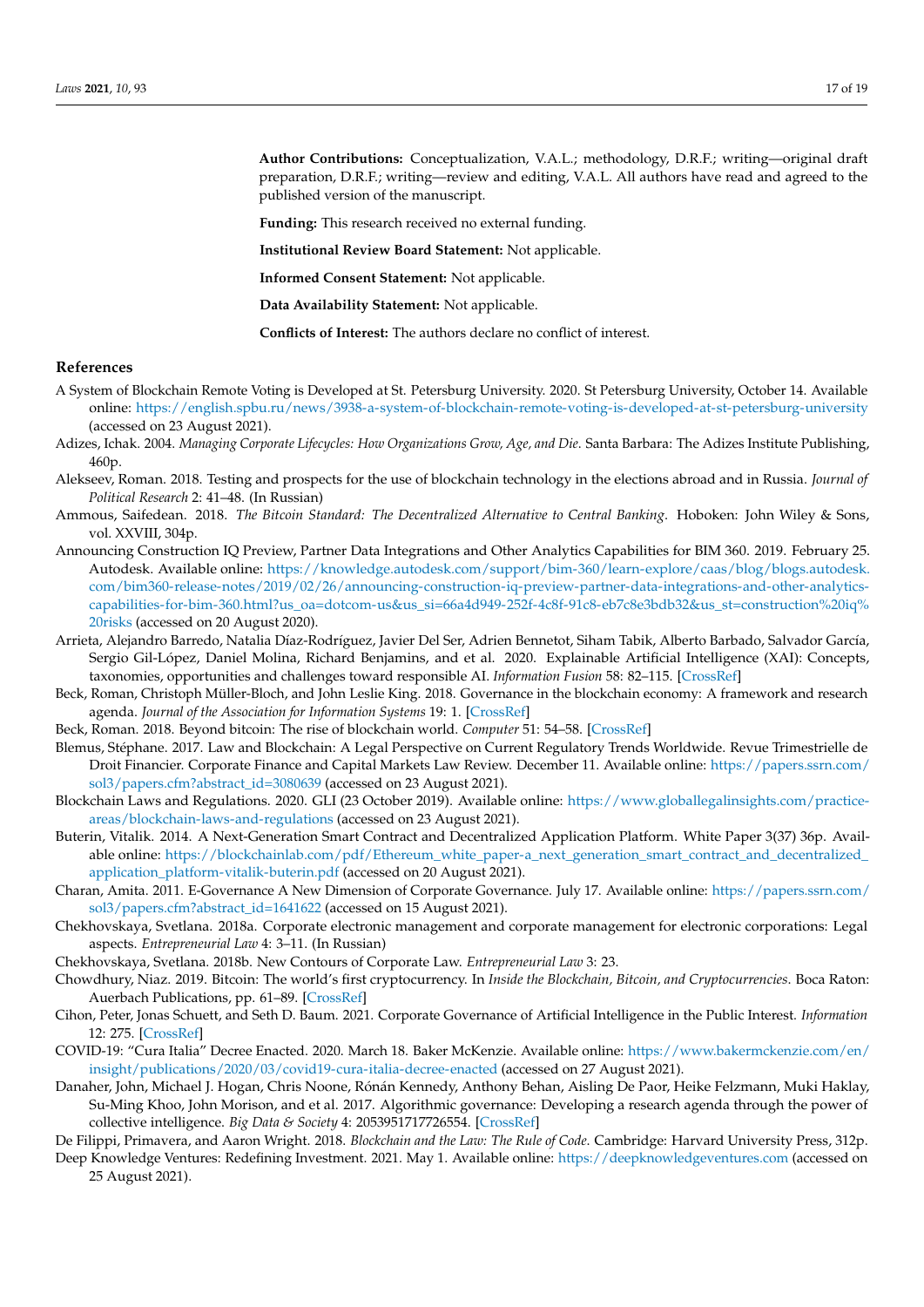- <span id="page-17-9"></span>Dhillon, Vikram, David Metcalf, and Max Hooper. 2017. The hyperledger project. In *Blockchain Enabled Applications*. Berkeley: Apress, pp. 139–49.
- <span id="page-17-7"></span>Dignam, Alan. 2020. Artificial intelligence, tech corporate governance and the public interest regulatory response. *Cambridge Journal of Regions, Economy and Society* 13: 37–54. [\[CrossRef\]](http://doi.org/10.1093/cjres/rsaa002)
- <span id="page-17-18"></span>Dolinskaya, Vladimira. 2006. *Corporate Law: Main Provisions and Trends*. Moscow: Wolters Kluwer, 736p.
- <span id="page-17-10"></span>Domingos, Pedro. 2015. *The Master Algorithm: How the Quest for the Ultimate Learning Machine Will Remake Our World*. New York: Basic Books, 354p.
- <span id="page-17-5"></span>Egorova, Maria, Vladimir Belykh, and Stephanie Reshetnikova. 2019. The Blockchain Technology: Application Prospects and Importance for the Development of Information-Oriented Society. *Lawyer* 7: 4–9. [\[CrossRef\]](http://doi.org/10.18572/1812-3929-2019-7-4-9)
- <span id="page-17-8"></span>Erel, Isil, Lea H. Stern, Chenhao Tan, and Michael S. Weisbach. 2018. Selecting Directors Using Machine Learning. NBER Working Paper (24435). Available online: <https://www.nber.org/papers/w24435.pdf> (accessed on 25 August 2021).
- <span id="page-17-15"></span>Faqir, Youssef, Javier Arroyo, and Samer Hassa. 2020. An Overview of Decentralized Autonomous Organizations on the Blockchain. Paper presented at the 16th International Symposium on Open Collaboration, New York, NY, USA, August 11. Available online: <https://eprints.ucm.es/id/eprint/62273/1/os20-paper-a11-el-faqir.pdf> (accessed on 23 August 2021).
- <span id="page-17-11"></span>Feijóo, Claudio, Youngsun Kwon, Johannes M. Bauer, Erik Bohlin, Bronwyn Howell, Rekha Jain, Petrus Potgieter, Khuong Vu, Jason Whalley, and Jun Xia. 2020. Harnessing artificial intelligence (AI) to increase wellbeing for all: The case for a new technology diplomacy. *Telecommunications Policy* 44: 101998. [\[CrossRef\]](http://doi.org/10.1016/j.telpol.2020.101988) [\[PubMed\]](http://www.ncbi.nlm.nih.gov/pubmed/32377031)
- <span id="page-17-2"></span>Fenwick, Mark, and Erik P. Vermeulen. 2019. Technology and corporate governance: Blockchain, crypto, and artificial intelligence. *Texas Journal of Business Law* 48: 1–15. [\[CrossRef\]](http://doi.org/10.2139/ssrn.3263222)
- <span id="page-17-12"></span>Fersht, Phil, and James R. Slaby. 2012. *Robotic Automation Emerges as a Threat to Traditional Low-Cost Outsourcing*. Sourcing Security & Risk Strategies. HfS Research Ltd. Available online: [https://www.horsesforsources.com/wp-content/uploads/2016/06/RS-12](https://www.horsesforsources.com/wp-content/uploads/2016/06/RS-1210_Robotic-automation-emerges-as-a-threat-060516.pdf) [10\\_Robotic-automation-emerges-as-a-threat-060516.pdf](https://www.horsesforsources.com/wp-content/uploads/2016/06/RS-1210_Robotic-automation-emerges-as-a-threat-060516.pdf) (accessed on 12 August 2021).
- <span id="page-17-20"></span>Feyzrakhmanova, Daria. 2020a. Corporate Conflicts and Legal Means of Their Resolution. Ph.D. dissertation, Kutafin Moscow State Law University, Moscow, Russia; 245p. Unpublished.
- <span id="page-17-21"></span>Feyzrakhmanova, Daria. 2020b. Distributed Ledger Technology. Public Information Registers. In *Digital Economy: The Conceptual Bases of Legal Regulation of Business in Russia: Monograph*. Edited by Laptev Vasiliy and Tarasenko Olga. Moscow: Prospekt, pp. 213–18.
- <span id="page-17-25"></span>Fontenot, Lisa A. 2018. Public company virtual-only annual meetings. *The Business Lawyer* 73: 35–51. Available online: [https://www.gibsondunn.com/wp-content/uploads/2018/01/Fontenot-Public-Company-Virtual-Only-Annual-Meetings-](https://www.gibsondunn.com/wp-content/uploads/2018/01/Fontenot-Public-Company-Virtual-Only-Annual-Meetings-ABA-Journal-Jan-2018.pdf)[ABA-Journal-Jan-2018.pdf](https://www.gibsondunn.com/wp-content/uploads/2018/01/Fontenot-Public-Company-Virtual-Only-Annual-Meetings-ABA-Journal-Jan-2018.pdf) (accessed on 1 August 2021).
- <span id="page-17-26"></span>Franklin, Stan. 2007. A foundational architecture for artificial general intelligence. In *Advances in Artificial General Intelligence: Concepts, Architectures and Algorithms*. Edited by Ben Goertzel and Pei Wang. Frontiers in Artificial Intelligence and Applications Series. Amsterdam: IOS Press, vol. 157, pp. 36–54.
- <span id="page-17-3"></span>Gandía, Juan. 2005. Corporate E-Governance Disclosure in the Digital Age: An Empirical Study of Spanish Listed Companies. May 2004. Available online: [https://papers.ssrn.com/sol3/papers.cfm?abstract\\_id=531182](https://papers.ssrn.com/sol3/papers.cfm?abstract_id=531182) (accessed on 15 July 2021).
- <span id="page-17-4"></span>Gao, Huasheng, Jun Huang, and Tianshu Zhang. 2020. Can online annual general meetings increase shareholders' participation in corporate governance? *Financial Management* 49. Available online: <https://doi.org/10.1111/fima.12301> (accessed on 1 August 2021). [\[CrossRef\]](http://doi.org/10.1111/fima.12301)
- <span id="page-17-27"></span>Cloverleaf: Coaching for Everyone. 2021. May 10. Available online: <https://cloverleaf.me> (accessed on 23 August 2021).
- <span id="page-17-13"></span><span id="page-17-0"></span>Goertzel, Ben. 2016. *The AGI revolution: An inside view of the rise of Artificial General Intelligence*. Los Angeles: Humanity+ Press, 612p. Gutnikov, Oleg, and Sergey Sinitsyn. 2019. The Value and Content of Corporate Statutes at the Present Stage: New Approaches in Terms of Digitalization. *Law* 3: 157–46.
- <span id="page-17-1"></span>Gutnikov, Oleg. 2020. Corporate Law Development Trends at the Present Time. *Journal of Russian Law* 8: 73–59. [\[CrossRef\]](http://doi.org/10.12737/jrl.2020.094)
- <span id="page-17-14"></span>Hsieh, Ying-Ying, Jean-Philippe Vergne, Philip Anderson, Karim Lakhani, and Markus Reitzig. 2018. Bitcoin and the rise of decentralized autonomous organizations. *Journal of Organization Design* 7: 1–16. [\[CrossRef\]](http://doi.org/10.1186/s41469-018-0038-1)
- <span id="page-17-16"></span>Jentzsch, Christoph. 2017. Decentralized Autonomous Organization to Automate Governance. White paper. November. Available online: <https://lawofthelevel.lexblogplatformthree.com/wp-content/uploads/sites/187/2017/07/WhitePaper-1.pdf> (accessed on 23 August 2021).
- <span id="page-17-19"></span>Kharitonova, Yulia. 2014. Corporate Governance and the Duality of Law. Entrepreneurial Law. *Law and Business* (Suppl. S2): 54–59.
- <span id="page-17-22"></span>Kharitonova, Yulia. 2018. The Legal Effect of Formalization of Intellectual Property Rights through the Use of Distributed Ledger Technology. *Law and Economics* 1: 15–21.
- <span id="page-17-23"></span>Laptev, Vasiliy. 2018. Digital Assets as Objects of the Civil Rights. *Legal Science and Practice: Bulletin of the Nizhny Novgorod Academy of the Ministry of Internal Affairs of Russia* 2: 199–204.
- <span id="page-17-6"></span>Laptev, Vasiliy. 2019. Prospects of Blockchain Technology Application to Corporate Registers for the Russian Business. *Entrepreneurial Law* 3: 28–23. [\[CrossRef\]](http://doi.org/10.18572/1999-4788-2019-3-23-28)
- <span id="page-17-17"></span>Laptev, Vladimir. 1969. *The Subject Matter and System of Economic Law*. Moscow: Iuridicheskaia Literature. (In Russian)
- <span id="page-17-24"></span>Longe, Brian. 2017. AST Completes Successful Pilot of Blockchain-Based Solution for Proxy Voting, Processing at Volumes Simulating the Largest Proxy Campaigns. Businesswire. December 13. Available online: [https://www.businesswire.com/news/home/20](https://www.businesswire.com/news/home/20171213005230/en/AST-Completes-Successful-Pilot-of-Blockchain-based-Solution-for-Proxy-Voting-Processing-at-Volumes-Simulating-the-Largest-Proxy-Campaigns) [171213005230/en/AST-Completes-Successful-Pilot-of-Blockchain-based-Solution-for-Proxy-Voting-Processing-at-Volumes-](https://www.businesswire.com/news/home/20171213005230/en/AST-Completes-Successful-Pilot-of-Blockchain-based-Solution-for-Proxy-Voting-Processing-at-Volumes-Simulating-the-Largest-Proxy-Campaigns)[Simulating-the-Largest-Proxy-Campaigns](https://www.businesswire.com/news/home/20171213005230/en/AST-Completes-Successful-Pilot-of-Blockchain-based-Solution-for-Proxy-Voting-Processing-at-Volumes-Simulating-the-Largest-Proxy-Campaigns) (accessed on 13 September 2021).